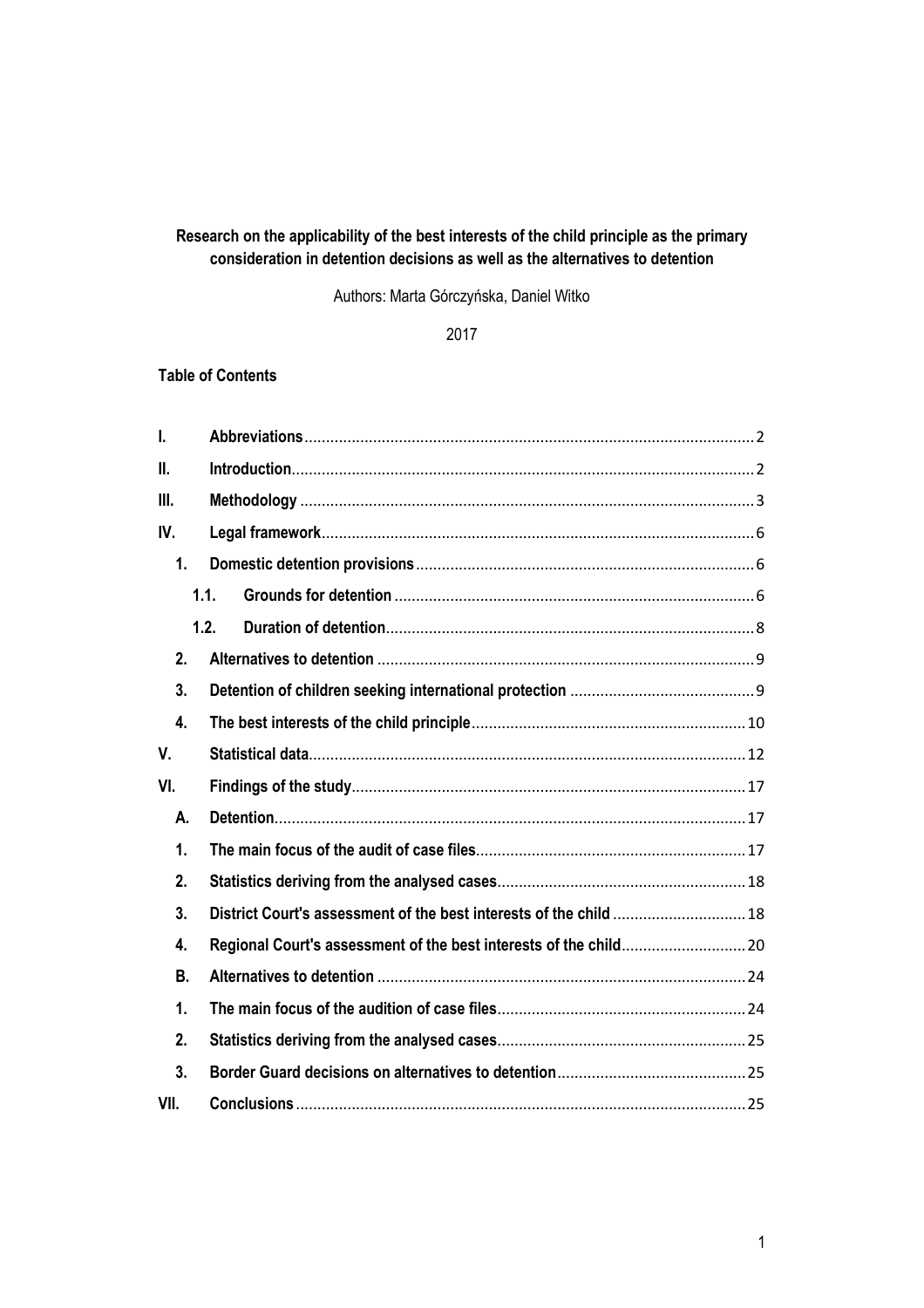### <span id="page-1-0"></span>**I. Abbreviations**

BG – Border Guard BGHQ – Border Guard Headquarters OFF – Office for Foreigners DC – District Court RC – Regional Court CJEU – Court of Justice of the European Union ECtHR – European Court of Human Rights ECHR – European Convention on Human Rights CRC – Convention on the Rights of the Child HFHR – Helsinki Foundation for Human Rights UNHCR – United Nations High Commissioner for Refugees

### <span id="page-1-1"></span>**II. Introduction**

The focus of the research was to assess the applicability of the best interests of the child principle as the primary consideration in detention decisions as well as when considering the alternatives to detention. Following the introduction of the amendment to the Act on Foreigners, 1 the best interests of the child principle shall always be considered by courts when ruling on the detention of foreigners for the purposes of migration proceedings. Although the national law does not specify how the best interests of the child should be assessed, referring in this regard to unaccompanied children only<sup>2</sup>, relevant provisions and guidelines can be found in international and European law concerning the rights of children. Moreover, under the principal act in this area, i.e. the Convention on the Rights of the Child,<sup>3</sup> the detention or imprisonment of a child shall be used only as a measure of last resort and for the shortest appropriate period of time. Despite that, according to statistical data presented in one of the latest reports on the detention of foreigners in Poland, the average period of stay in a detention centre in the case of families with children is even longer than other foreigners. 4

The research was conducted by the Helsinki Foundation for Human Rights (HFHR) for the United Nations High Commissioner for Refugees (UNHCR) Representation in Poland. The expected result of the study was to collect more detailed information on the detention of children seeking international protection as well as on the application of alternative measures to be used for advocacy purposes for ending the detention of children in Poland. For this reason, the study involved the analysis of relevant legislation in place and available statistical data as well as the practice of Polish courts ruling on the detention of families with children seeking international protection and the practice of the Border Guard applying alternatives to detention.

 $\overline{\phantom{a}}$ 

<sup>1</sup> Act of 12 December 2013 on Foreigners (Journal of Laws 2013, position 1650, with further amendments, hereinafter: Act on Foreigners), available in Polish at[: http://goo.gl/510YPm](http://goo.gl/510YPm) .

<sup>2</sup> Article 397(2) of the Act on Foreigners.

<sup>3</sup> The Convention on the Rights of the Child adopted and opened for signature, ratification and accession by General Assembly resolution 44/25 of 20 November 1989 (hereinafter: CRC), available at[: http://goo.gl/sQh6cy](http://goo.gl/sQh6cy) .

<sup>4</sup> The Rule of Law Institute, *Application of alternatives to detention of foreigners in Poland 2014 – 2015. Report from monitoring*, Lublin 2016, available in Polish at[: http://goo.gl/CftuoW](http://panstwoprawa.org/wp-content/uploads/2016/09/Stosowanie-alternatyw-do-detencji-cudzoziemcow_całość.pdf) , p. 73.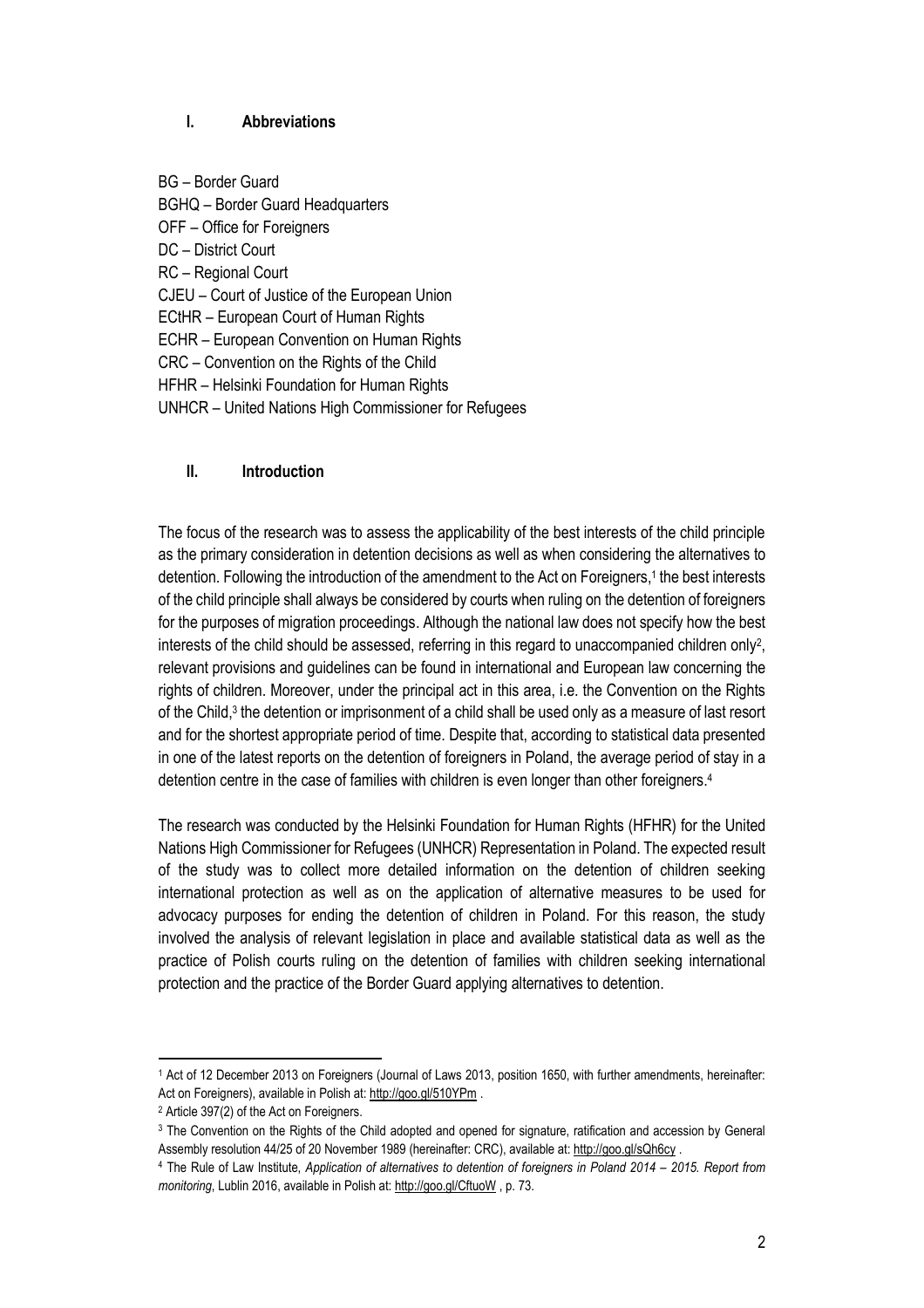### <span id="page-2-0"></span>**III. Methodology**

**The first phase of the study** was conducted in the period of 1 August – 30 November 2016 by the HFHR research team. The methodology of the study was prepared beforehand and consulted with the UNHCR. Considering the purpose of the research, the following research methods were applied:

- (1) desk-based research;
- (2) statistical data collection and analysis; and
- (3) audit/review of selected District Courts' case files concerning the detention of families with children seeking international protection in Poland.

The desk-based research included analysis of national legislation and policies in place on the detention of children in Poland. The analysis took into account the major amendment to the Act on Foreigners which came into force on 1 May 2014, introducing the best interests of the child principle to detention proceedings. The results of this part of the study are presented in the chapter "Legal framework".

Upon the request of the research team, statistical data were provided by the Border Guard Headquarters (BGHQ) and selected District Courts in the course of the study. They included the number of requests submitted by all Border Guard Stations to the District Courts on the detention of foreigners and decisions issued by the District Courts upon these requests. The main obstacle in this area was to obtain accurate and reliable data since figures presented by the courts and BGHQ differ significantly. The results of the statistical data analysis are presented in the chapter "Statistical data".

The main core of the research was the review of court decisions on the detention of families with children seeking international protection in Poland. Five District Courts (DC) were chosen to participate in the study: Biała Podlaska, Bielsko-Biała, Kętrzyn, Słubice and Warsaw. They were requested to provide the research team with statistical data on the number of Border Guard requests to detain or prolong detention of families with children seeking international protection in the period of 1 May 2014 – 31 July 2016 as well as to grant researchers access to these case files. The starting date of the timeframe of the research was the date when the amended Act on Foreigners, introducing the provision stipulating courts to consider the best interests of the child when ruling on detention, came into force, while the final date was the day before the project was launched.

The selection of DCs for the study was based on the statistical data, provided by the BGHQ, 5 according to which 65% of all BG requests to detain or prolong detention of foreigner in the period of 30 June 2015 – 18 October 2016 were submitted to these particular courts. Moreover, DCs in Biała Podlaska and Kętrzyn were the obvious choices as these are two out of three courts in Poland which rule on the prolongation of stay of a child or children in detention since they are situated near detention facilities designated for families with children. According to statistical data gathered during the study, the third DC situated near such facility, i.e. the DC in Przemyśl, examined only two cases of prolongation of child's stay in the detention centre within the period covered, therefore the research team decided not to include that court in the study. In turn, DCs in Bielsko-Biała and

 $\overline{a}$ <sup>5</sup> Statistical data provided to research team by Border Guard Headquarters on 25 October 2016 No. FAX-KG-CU-7093- MŁ/MK/16.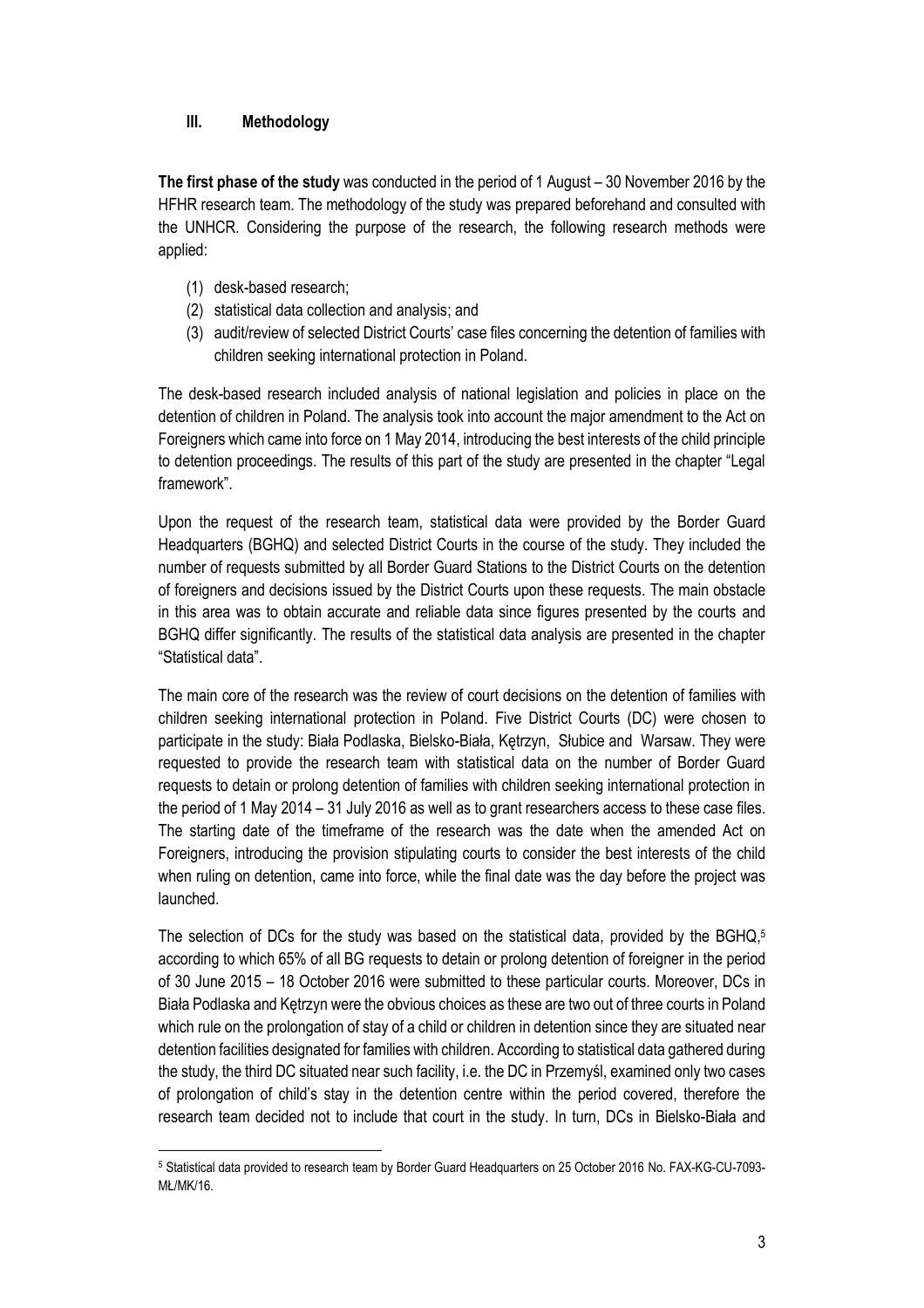Słubice are courts which usually rule on the detention of foreigners transferred to Poland from Austria and Germany under the Dublin III Regulation<sup>6</sup> which is often the case of Chechen families with children<sup>7</sup> . Due to the limited timeframe of the study, it was not possible to select more than five courts for research purposes, especially considering that in the majority of them only a very few cases of foreigners' detention were examined since 1 May 2014.

|                                 | <b>Number of audited case files</b>                                          |                                                                                                |                                              |  |
|---------------------------------|------------------------------------------------------------------------------|------------------------------------------------------------------------------------------------|----------------------------------------------|--|
| <b>District</b><br><b>Court</b> | <b>Case files</b><br>concerning placing<br>a family in a<br>detention centre | <b>Case files</b><br>concerning<br>prolonging the stay<br>of a family in a<br>detention centre | <b>Total number of</b><br>case files audited |  |
| Biała Podlaska                  | 15                                                                           | 29                                                                                             | 44                                           |  |
| Bielsko-Biała                   | 13                                                                           | $\mathbf 0$                                                                                    | 13                                           |  |
| Kętrzyn                         | 0                                                                            | 21                                                                                             | 21                                           |  |
| <b>Słubice</b>                  | 17                                                                           | 0                                                                                              | 17                                           |  |
| <b>Warsaw</b>                   | 1                                                                            | 0                                                                                              | 1                                            |  |
| <b>TOTAL</b>                    | 46                                                                           | 50                                                                                             | 96                                           |  |

The following number of case files was audited in each District Court:

The total number of 96 case files was audited within the framework of the research. Reviewed case files included both decisions on placing families with children in detention centres (46 case files) and on prolonging their stay there (50 case files). Each case file was audited in the premises of the court with the use of a case file audit template which was prepared beforehand by the research team for the purpose of the study. The template included detailed information on the circumstances of the case as well as three principal questions critical from the point of view of the study: (a) Has the court referred to the presence of the child? (b) Has the court assessed the best interests of the child when ruling on detention? and (c) Has the court considered alternatives to detention?

The results of this part of the study are presented in the chapter "Findings of the study".

 $\overline{a}$ 

**The second phase of the study** was conducted in the period of 13 March - 30 June 2017. In this phase, the HFHR research team audited the Border Guard case files in order to assess how the

<sup>6</sup> Regulation (EU) No 604/2013 of the European Parliament and of the Council of 26 June 2013 establishing the criteria and mechanisms for determining the Member State responsible for examining an application for international protection lodged in one of the Member States by a third-country national or a stateless person (recast), Official Journal of the European Union L 180/31 (hereinafter: Dublin III Regulation), available at[: http://goo.gl/urdB2Y](http://goo.gl/urdB2Y) .

<sup>7</sup> 7,989 applications for international protection were lodged in Poland in 2015 by applicants from the Russian Federation, mostly from the Chechen origin. In the same year, 6,566 decisions on discontinuance of the asylum procedure were issued, mostly due to implicit or explicit withdrawal of the application. It is often a case when foreigners decide to leave Poland during the asylum procedure and move to another EU country. Statistics (with OFF commentary) available in Polish at[: http://goo.gl/JgWKmk](http://goo.gl/JgWKmk) .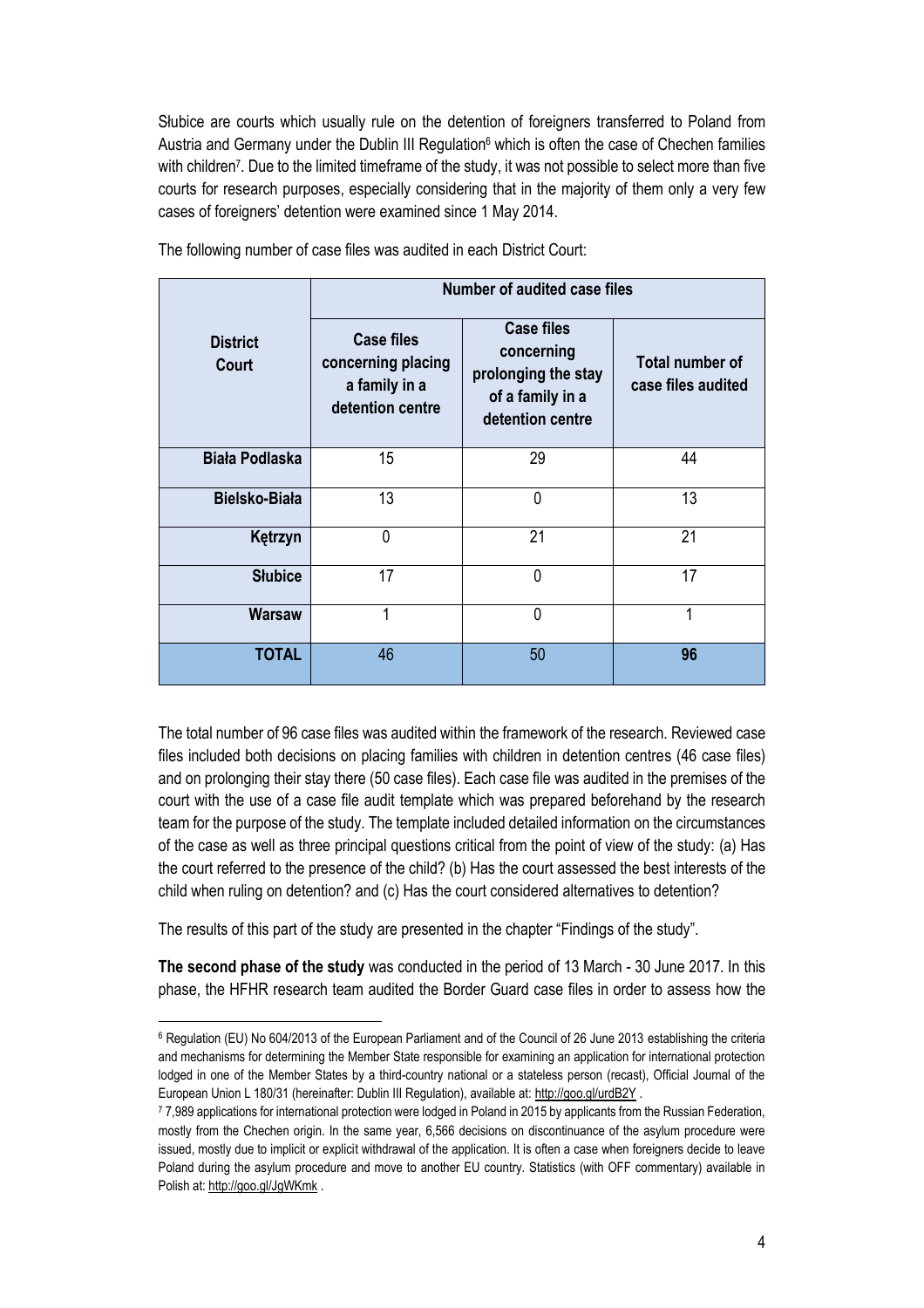best interests of the child are considered in the decisions on alternatives to detention applied by the BG. Three BG Stations were chosen to participate in the study: the BG Station in Warsaw (Nadwiślański BG Regional Unit), the BG Station in Terespol (Nadbużański BG Regional Unit) and the BG Station in Świecko (Nadodrzański BG Regional Unit). They were requested to provide the researchers access to random case files in which the alternatives to detention were applied towards families with children seeking international protection in the period of 1 May 2014 – 31 July 2016. According to the received statistical data<sup>8</sup>, the above-mentioned BG Regional Units had applied alternatives to detention in a majority of cases within the researched period (Nadwiślański BG Regional Unit – 385 cases, Nadbużański BG Regional Unit - 231, Nadodrzański BG Regional Unit - 390).

It is worth mentioning that the chosen BG Stations have also different characteristics: the BG Station in Terespol is situated on the border crossing with Belarus where the highest number of the asylum applications are being submitted<sup>9</sup>, the BG Station in Swiecko is situated at the border with Germany and receives asylum-seekers who are transferred back from that EU Member State under the Dublin III Regulation, whereas the BG Station in Warsaw is based in the capital area where the headquarters of the OFF is situated as well as three reception centres for the asylum-seekers. Warsaw is also an important transit point with two international airports, including the largest airport in Poland as well as international buses and trains.

Although the research team did not receive the exact number of the alternatives applied by each BG Station, they managed to audit a certain part of them. The following number of the case files was audited in each BG Station:

| <b>Border Guard Station:</b> | Number of case files audited: |
|------------------------------|-------------------------------|
| Warsaw                       | 28                            |
| Terespol                     | 28                            |
| Świecko                      | 28                            |
| <b>TOTAL:</b>                | 84                            |

The total number of 84 Border Guard case files was audited within the framework of the research. Each case file was reviewed in the premises of the BG Station with the use of the case file audit template which was prepared beforehand by the research team for the purpose of the study. The results of this part of the study are presented in the chapter "Findings of the study".

 $\overline{a}$ <sup>8</sup> Statistical data provided by the Border Guard Headquarters on 5 September 2016, letter No. FAX-KG-CU-5755/IV/MK/16, attachment No. 3

<sup>9</sup> According to the OFF data in 2016, 68% of the asylum applications were submitted in Terespol, data available in Polish at: https://goo.gl/dd5NPM .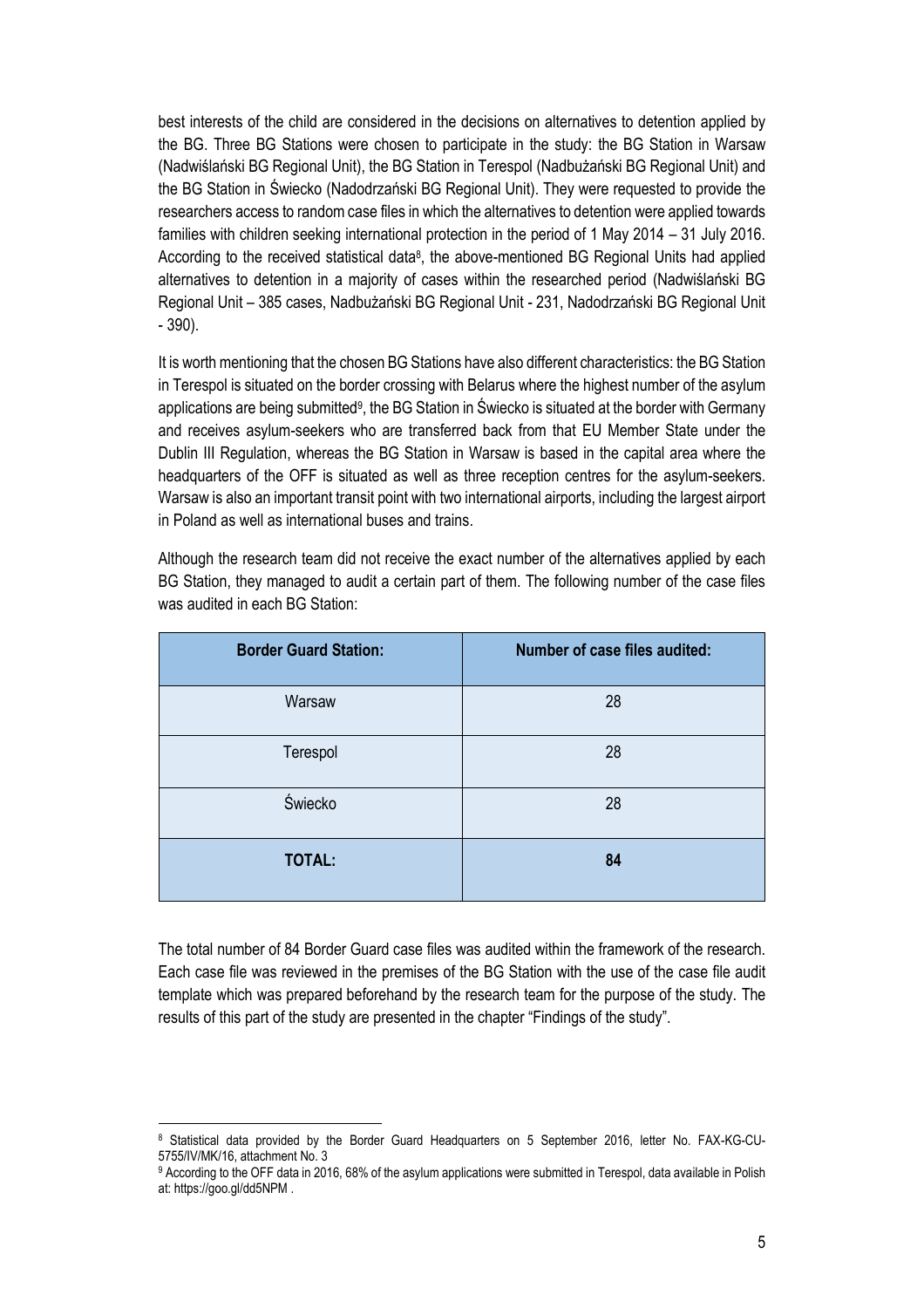## <span id="page-5-0"></span>**IV. Legal framework**

There are six detention centres for foreigners in Poland for the purpose of securing administrative proceedings, including the procedure on granting international protection. Three of them are designated for families with children (in Biała Podlaska, Ketrzyn and Przemyśl<sup>10</sup>). Detention provisions which regulate placing foreigners, including children, as well as prolonging their stay in the detention centres are set out in two domestic legal acts, i.e. the Act on Foreigners and the Protection Law. 11

Under the Convention on the Rights of the Child, a child is defined as "a human being below the age of eighteen years unless, under the law applicable to the child, the majority is attained earlier."<sup>12</sup> This definition is consistent with the definition of a "minor" set out in the Civil Code<sup>13</sup> and is being used both in the Act on Foreigners and the Protection Law. In Poland, it is important to distinguish between the definition of a "minor" and a "juvenile" set out in Criminal Law who, in contrast, is a person below the age of seventeen years. 14

### <span id="page-5-1"></span>**1. Domestic detention provisions**

## <span id="page-5-2"></span>**1.1. Grounds for detention**

According to Polish law, foreigners seeking international protection, as a rule, shall not be detained unless one of the premises listed in the Protection Law occurs. Before the introduction of the amendment to the Protection Law, i.e. until 12 November 2015, foreigners seeking international protection could only be placed in the detention centre if it was necessary to:

- (1) establish their identity;
- (2) prevent them from abusing the asylum procedure;
- (3) prevent them from posing a threat to other people's safety, health, life or property;
- (4) protect the defence or safety of the state or public order and safety. 15

Furthermore, asylum seekers could have been placed in the detention centre, if:

(1) they had illegally crossed or attempted to cross the border, unless they were coming directly from a territory of persecution or serious harm, immediately submitted an application for asylum and presented reliable reasons for illegal entry. 16

 $\overline{a}$ <sup>10</sup> Only families with children under school age can be placed in the detention centre in Przemyśl.

<sup>11</sup> Act of 13 June 2003 on granting protection to foreigners within the territory of the Republic of Poland (Journal of Laws 2012, position 680, with further amendments, hereinafter: Protection Law), available in Polish at:<https://goo.gl/82sMW0> 12 Article 1 of the CRC.

<sup>13</sup> Article 10 of the Act of 23 April 1964 - the Civil Code (Journal of Laws 1964, No. 16, position 93, with further amendments, hereinafter: the Civil Code), available in Polish at:<https://goo.gl/DqvyMQ> .

<sup>14</sup> Article 10 § 2 of the Act of 6 June 1997 - the Criminal Code (Journal of Laws 1997, No. 88, position 553, with further amendments, hereinafter: the Criminal Code), available in Polish at:<https://goo.gl/sN8Hxc>.

<sup>15</sup> Article 87(1) of the Protection Law, applicable until 12 November 2015.

<sup>16</sup> Article 87(2)(1) of the Protection Law, applicable until 12 November 2015.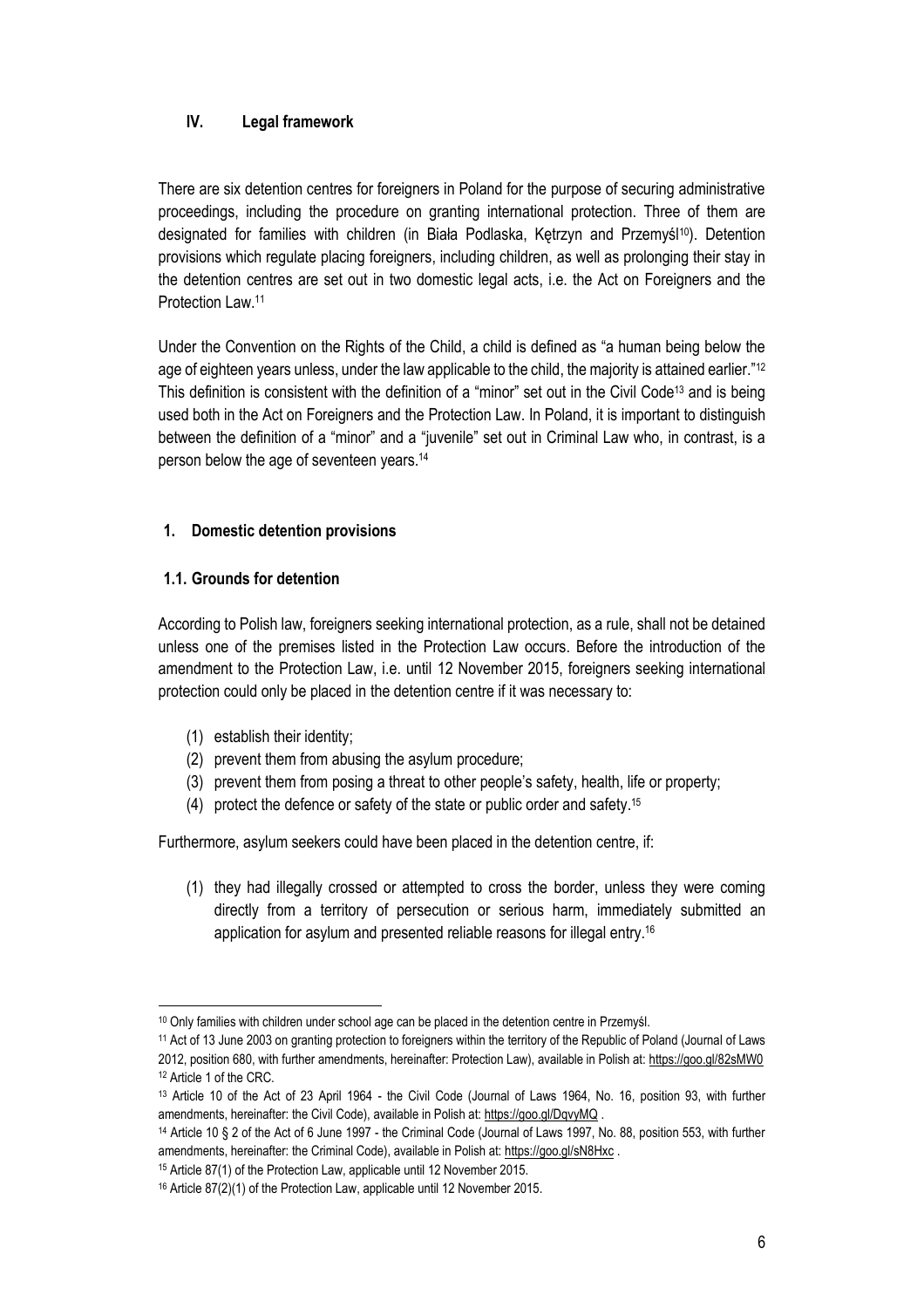- (2) they posed a threat to the safety, health or life of other foreigners staying in the reception centre or employees of the centre. 17
- (3) they were not fulfilling their duties foreseen in the decision on alternatives to detention. 18

On 13 November 2015, an amendment to the Protection Law came into force. The main purpose of the introduced amendment was to implement into national law the provisions of the recast Asylum Procedures Directive,<sup>19</sup> the recast Reception Conditions Directive<sup>20</sup> and the Dublin III Regulation.<sup>21</sup> Under the adopted amendment, the grounds for detention of foreigners seeking international protection have changed and asylum seekers can be placed in the detention centre if alternatives to detention cannot be used<sup>22</sup> and only:

- (1) in order to establish or verify their identity;
- (2) to gather information connected with the application for international protection which cannot be collected without detaining an applicant if there is a significant risk of their absconding;
- (3) in order to issue or execute the return decision when the return procedure is being conducted towards an applicant for international protection or the decision on their return has already been issued, if they had the possibility to submit an application for international protection beforehand and there is a justified assumption that they applied for asylum only to delay or prevent their return;
- (4) when it is necessary for national defence or national security reasons or for the protection of public safety and order;
- (5) in accordance with Article 28 of the Dublin III Regulation, when there is a significant risk of absconding of an applicant for international protection and their immediate transfer to another EU country is not possible. 23

The "risk of absconding" of the applicants for international protection, stipulated in the abovementioned provisions, exists particularly if they:

- (1) are not in a possession of documents confirming their identity when applying for international protection;
- (2) crossed or attempted to cross the border illegally, unless they are so-called "directly arriving" (i.e. arrived from the territory where they could be subject to persecution or serious harm) and presented credible reasons of illegal entry as well as submitted an application for international protection immediately;

 $\overline{a}$ <sup>17</sup> Article 87(2)(2) of the Protection Law, applicable until 12 November 2015.

<sup>18</sup> Article 88(1) of the Protection Law, applicable until 12 November 2015.

<sup>19</sup> Directive 2013/32/EU of the European Parliament and of the Council of 26 June 2013 on common procedures for granting and withdrawing international protection, Official Journal of the European Union L 180, 29.6.2013, p. 60–95 (hereinafter: Asylum Procedures Directive), available at[: https://goo.gl/WmBHWZ](https://goo.gl/WmBHWZ) .

<sup>20</sup> Directive 2013/33/EU of the European Parliament and of the Council of 26 June 2013 laying down standards for the reception of applicants for international protection Reception Conditions Directive, Official Journal of the European Union L 180, 29.6.2013, p. 96-116 (hereinafter: Reception Conditions Directive), available at[: https://goo.gl/4H6NTs](https://goo.gl/4H6NTs).

<sup>21</sup> Justification of the draft amendment to the Protection Law, available in Polish at[: http://goo.gl/5zWMwg](http://goo.gl/5zWMwg) .

<sup>22</sup> Article 88a(1) of the Protection Law.

<sup>23</sup> Article 87(1) of the Protection Law.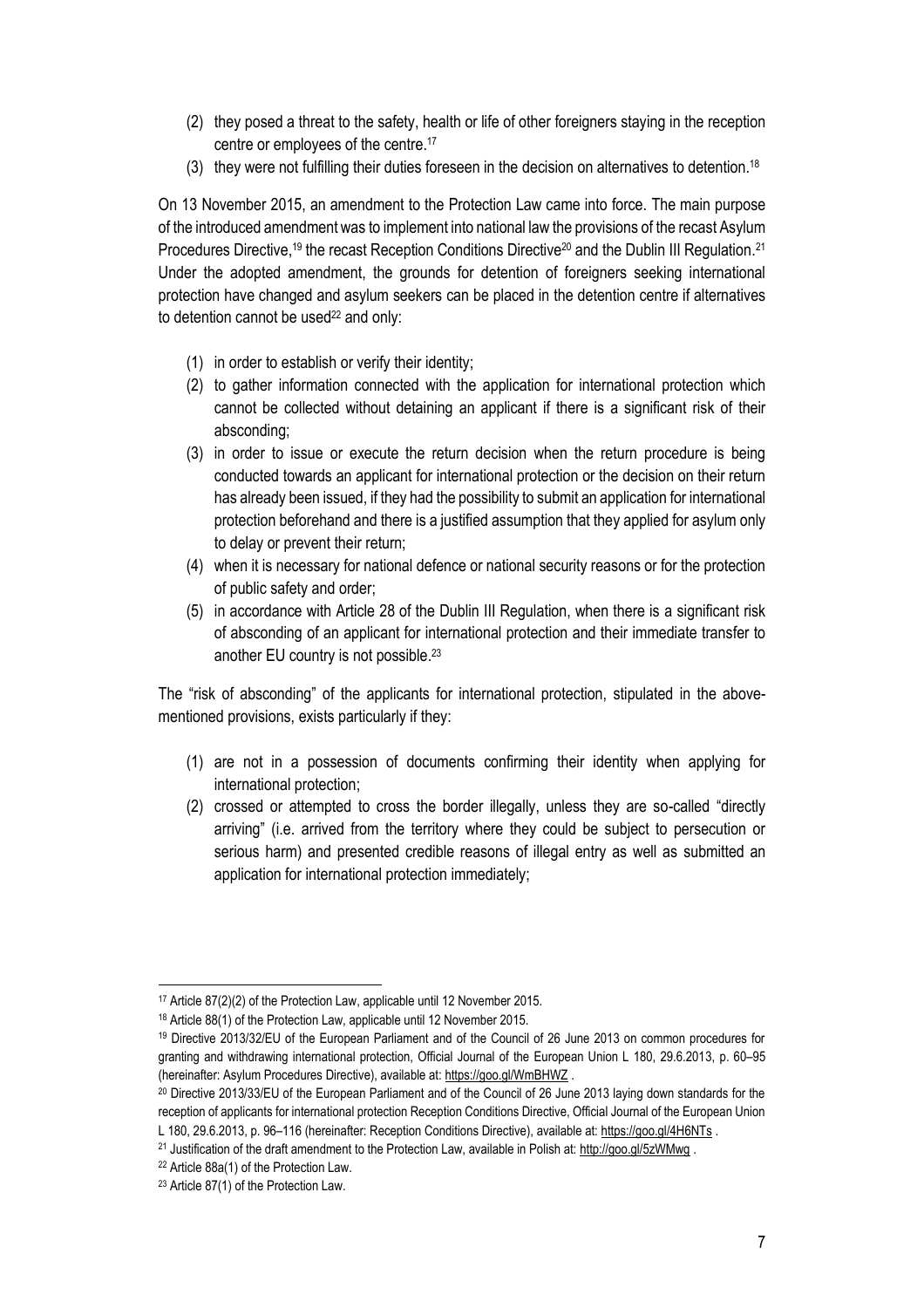(3) entered Polish territory during the period when their data were included in the list of undesirable foreigners in Poland or in the Schengen Information System in order to refuse entry. 24

### <span id="page-7-0"></span>**1.2. Duration of detention**

The decision on the detention of an applicant seeking international protection for a period up to 60 days is issued by a competent District Court upon the request of the BG. <sup>25</sup> If an application for international protection is submitted during the stay of the applicant in the detention centre, the period of their detention is prolonged up to 90 days from the day of filing the application if the grounds for detention described in the point 1.1 of this chapter exist. 26

The detention order can be challenged in front of the Regional Court (2nd instance court) within 7 days. <sup>27</sup> Applicants receive the detention order in the Polish language with a translation into a language they declared understandable.<sup>28</sup> Both the BG<sup>29</sup> and the courts<sup>30</sup> can impose on the applicant alternatives to detention. The decision of the BG on alternatives to detention can be challenged before District Courts<sup>31</sup> while the decision issued by the District Courts can be challenged before Regional Courts, <sup>32</sup> both within 7 days.

Until 12 November 2015, prolongation of the detention period of an asylum seeker was possible if a negative decision issued by the Office for Foreigners (OFF)<sup>33</sup> was delivered to them prior the expiration of the detention period initially ruled.<sup>34</sup> Following the amendment of the Protection Law, the period of the applicant's stay in the detention centre can be prolonged if a final decision on granting international protection has not been issued before the expiration of the detention period and grounds for detention still exist.<sup>35</sup> The detention period shall not be prolonged, however, if the delay in completing the procedure for granting international protection is not caused by the applicant himself. 36

The detention period of applicants for international protection can be prolonged for a period not exceeding 6 months in total.<sup>37</sup> For failed asylum seekers and other migrants in return procedures, the maximum period of detention is 12 months; however, it can be prolonged for another 6 months if the person concerned submits a complaint to the administrative court against a return decision.<sup>38</sup>

 $\overline{a}$ <sup>24</sup> Article 87(2) of the Protection Law.

<sup>25</sup> Article 89(1) of the Protection Law.

<sup>26</sup> Article 89(2)(3) of the Protection Law.

<sup>27</sup> Article 88b(4) of the Protection Law.

<sup>28</sup> Article 72 § 3 of the Criminal Code.

<sup>29</sup> Article 88(1)(2) of the Protection Law.

<sup>30</sup> Article 88b(2) of the Protection Law.

<sup>31</sup> Article 88(2) of the Protection Law.

<sup>32</sup> Article 88b(3) of the Protection Law.

<sup>33</sup> First instance authority in the procedure for granting international protection.

<sup>34</sup> Article 89(4) of the Protection Law, applicable from 1 May 2014 to 12 November 2015.

<sup>35</sup> Article 89(4) of the Protection Law, applicable since 13 November 2015.

<sup>36</sup> Article 89(4) of the Protection Law, applicable since 13 November 2015.

<sup>37</sup> Article 89(5) of the Protection Law.

<sup>38</sup> Article 404(5) of the Act on Foreigners.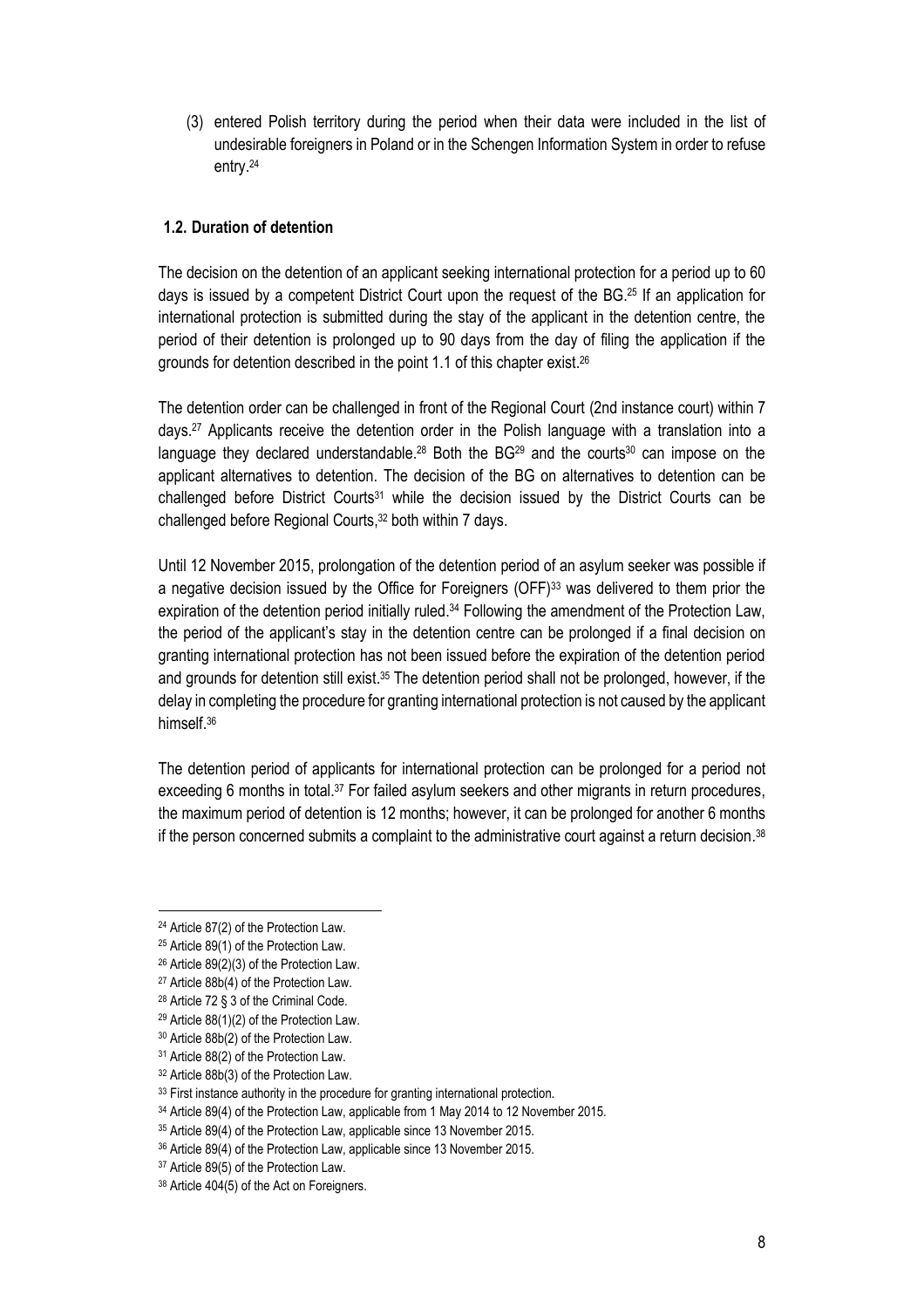The draft amendment to the Protection Law<sup>39</sup> (pending proceedings at the Parliament) has introduced new grounds for detention for the purpose of the border procedure. This may result in a higher number of foreigners, including children, being placed in detention.

## <span id="page-8-0"></span>**2. Alternatives to detention**

Alternatives to detention were introduced into Polish law on 1 May 2014, both to the Act on Foreigners and the Protection Law. They can be applied to foreigners seeking international protection, including families with children. These measures include: (a) an obligation to report to the BG authority (b) bail and (c) an obligation to reside at an indicated place. <sup>40</sup> Alternatives to detention can be either applied by the BG<sup>41</sup> or by the court.<sup>42</sup> Following the amendment to the Protection Law, detention shall be a measure of last resort. 43

Moreover, one of the alternative measures can be applied by the first instance authority in international protection proceedings. OFF can order an applicant to reside at a designated place which they could not leave without permission as well as oblige them to report to the authority indicated in the decision at specified intervals of time. The decision on such alternatives to detention can be issued if:

- (a) an applicant for international protection had not been placed in a detention centre because it could cause a serious threat to their life or health; or
- (b) an applicant for international protection was released from the detention centre based on the OFF decision issued because the evidence of the case indicated that the asylum seeker meets the conditions for being recognised as a refugee or for being granted subsidiary protection. 44

The draft amendment to the Protection Law (pending proceedings at the Parliament) provides that in the case of a detention for the purpose of the border procedure if applied, the alternatives to detention should be applied jointly. This may lead to the situation where foreigners, not being able to fulfil all the criteria (especially bail), would be excluded from the possibility of benefiting from the alternatives to detention.

## <span id="page-8-1"></span>**3. Detention of children seeking international protection**

Under the Protection Law, unaccompanied children seeking international protection shall not be detained. <sup>45</sup> They are instead placed in a foster care facility. <sup>46</sup> Moreover, the detention shall not be applied towards applicants seeking international protection if it can constitute a threat to their life or

 $\overline{a}$ <sup>39</sup> https://bip.mswia.gov.pl/download/4/33796/Projektustawy-KSE.pdf

<sup>40</sup> Article 88(1) of the Protection Law.

<sup>41</sup> Article 88(3) of the Protection Law.

<sup>42</sup> Article 88b(2)(3) of the Protection Law.

<sup>43</sup> Article 88a(1) of the Protection Law.

<sup>44</sup> Article 89c of the Protection Law.

<sup>45</sup> Article 88a(3)(3) of the Protection Law, applicable from 13 November 2015; Article 88(3)(1) of the Protection Law, applicable from 1 May 2014 to 12 November 2015.

<sup>46</sup> Article 62(2) of the Protection Law.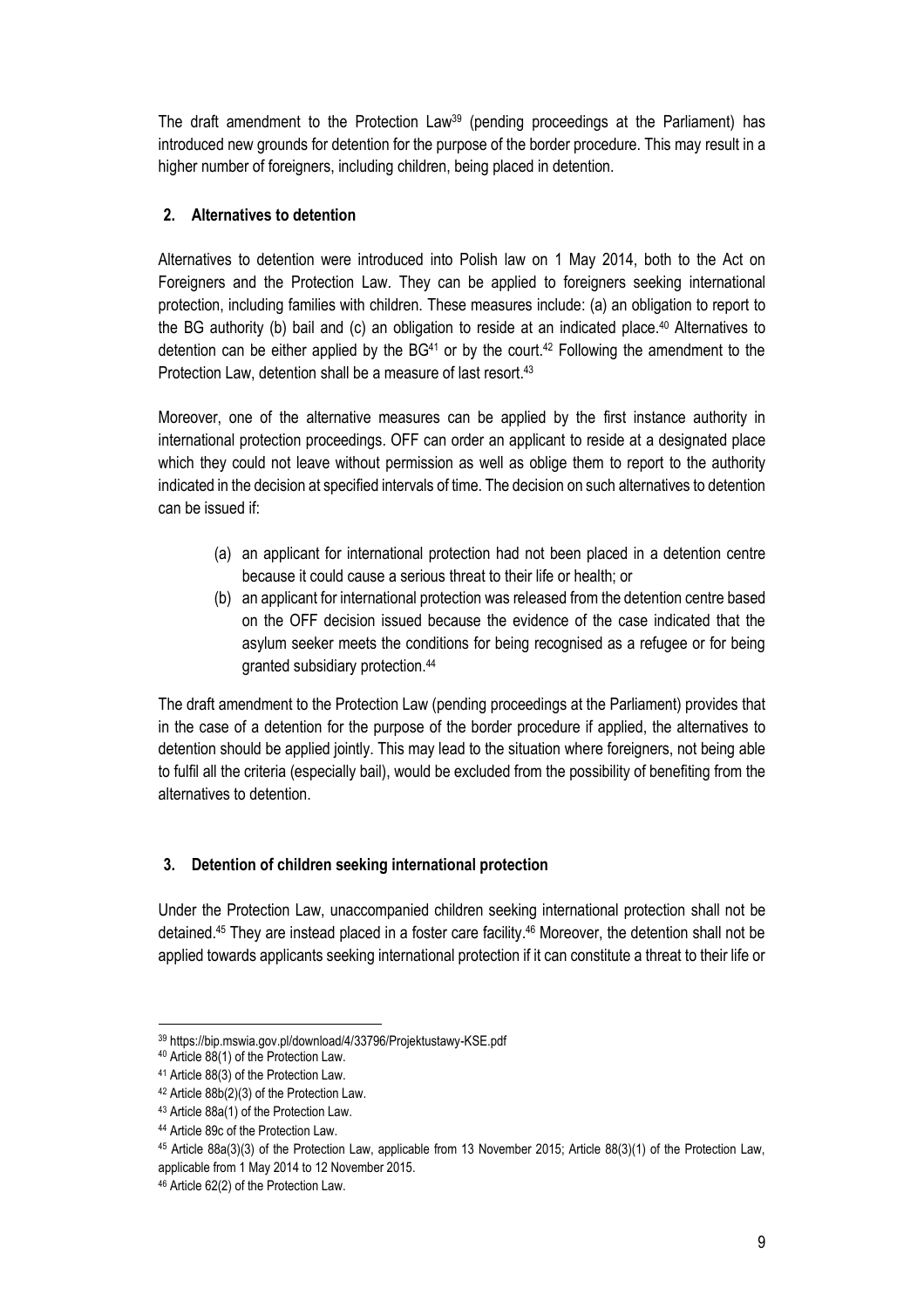health, their condition may indicate that they are victims of violence or they are disabled persons. 47 *A contrario sensu*, since the above-mentioned list is exhaustive, children seeking international protection accompanied by adult members of their family can be detained without any restrictions. 48 They are placed, together with the members of their families, in one of the detention centres designated for families with children.

Although it is not expressly provided in the Protection Law, jurisprudence indicates that the Act on Foreigners should be applied as a complementary act to it. <sup>49</sup> It is significant since some of the detention provisions, including the application of the best interests of the child principle, only appear in the Act on Foreigners. <sup>50</sup> Article 401(4) of the latter stipulates that "[t]he court examining a request for the detention of a foreigner with a minor under his custody is guided also by the welfare of that minor". 51

The best interests of the child principle is an important provision missing from the Protection Law, however, it occurs in the Act on Foreigners. There are more provisions like this in both laws. Under the Act on Foreigners, a detainee should be released if the detention constitutes a threat to his/her life or health. <sup>52</sup> Also, under the Act on Foreigners, a minor should be placed in the same room with his/her family members. <sup>53</sup> Although this is missing from the Protection Law both provisions should be applied equally, therefore, in practice, families seeking international protection are also detained in the same room and released if detention constitutes a threat to their life or health. 54

Furthermore, it must be noticed that since 13 November 2015, under the amended Protection Law, children are considered a group which requires special treatment during the procedure on granting international protection. <sup>55</sup> These provisions are implemented directly from the Article 21 of the Reception Conditions Directive (RCD) according to which the reception conditions provide for an adequate standard of living guaranteeing the subsistence of applicants and protecting their physical and mental health. <sup>56</sup> This standard is implemented "in accordance with Article 21 of RCD, as well as in relation to the situation of persons who are in detention" which means that it also covers children and not only in reception centres, but in detention centres as well.

### <span id="page-9-0"></span>**4. The best interests of the child principle**

The best interests of the child is a general principle which shall be of a primary consideration in all actions concerning children, whether undertaken by public or private social welfare institutions, courts of law, administrative authorities or legislative bodies. <sup>57</sup> The above-mentioned principle is

<sup>47</sup> Art. 88a(3)(1-3) of the Protection Law, applicable from 13 November 2015; Article 88(3)(2) of the Protection Law, applicable from 1 May 2014 to 12 November 2015.

<sup>48</sup> Articles 87 – 89(cb) of the Protection Law.

<sup>49</sup> Court of Appeal, Lublin, Judgement from 4 June 2014 No. II AKz 277/14.

<sup>50</sup> Article 401(4) of the Act on Foreigners.

<sup>51</sup> Article 401(4) of the Act on Foreigners.

<sup>52</sup> Article 406(1)(2) of the Act on Foreigners.

<sup>53</sup> Article 414(3) of the Act on Foreigners.

<sup>54</sup> *Still behind bars: Report on the Monitoring of Guarded Centres for Foreigners by the Helsinki Foundation for Human Rights and the Association for Legal Intervention*, 2014, available at:<http://goo.gl/G5CYyl> .

<sup>55</sup> Art. 68(1) of the Protection Law.

<sup>56</sup> Article 17(2) of the Reception Conditions Directive.

<sup>57</sup> Article 3 in conjunction with Article 22 of the CRC.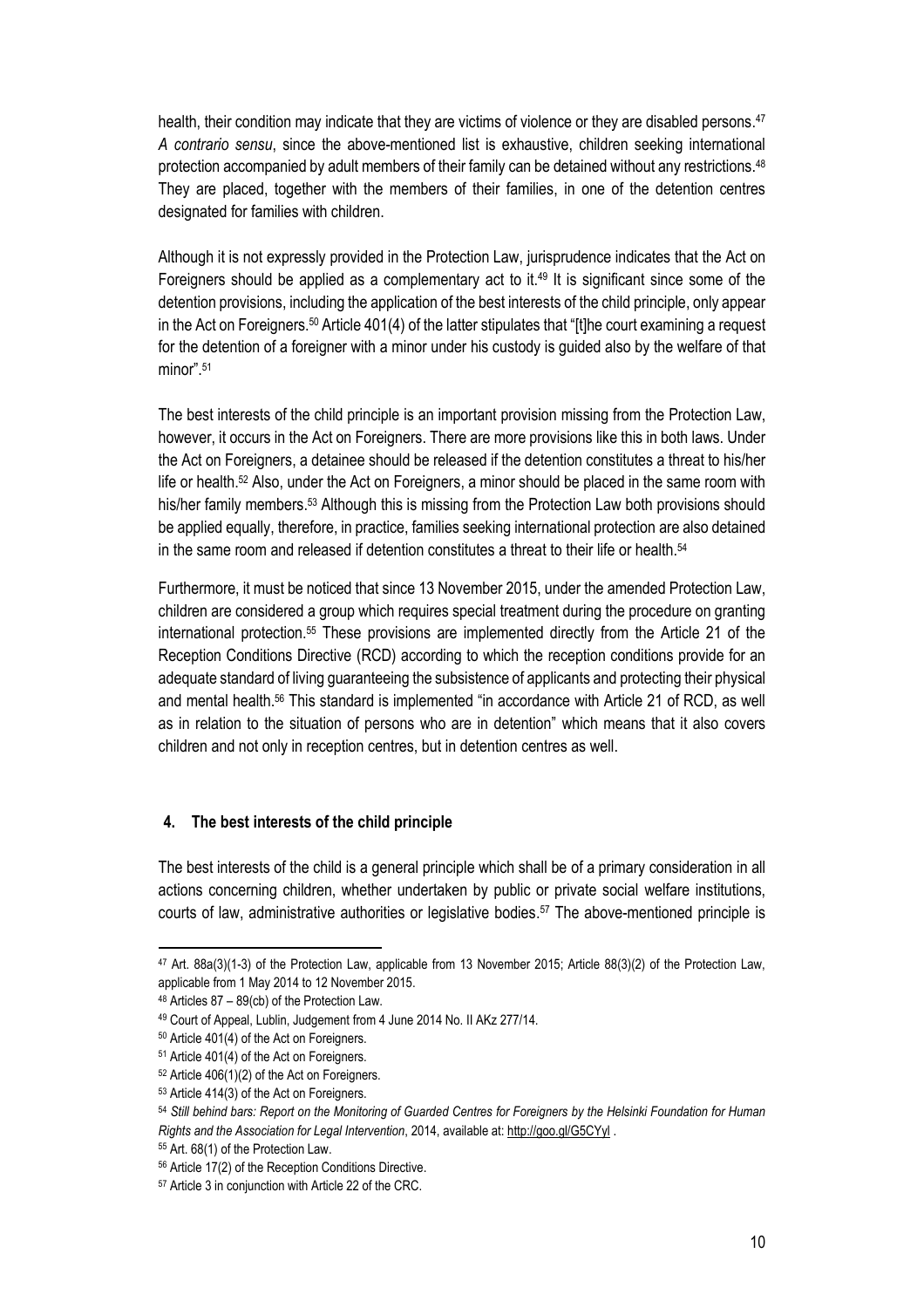expressed very briefly in the Act on Foreigners and is directed only to the criminal courts examining BG requests on the detention of children. Although the Act on Foreigners specifies only how the "best interests" of an unaccompanied child should be assessed by the court, it may serve as a guideline also in cases of children accompanied by the adult members of their family. Under Article 397(2) of the Act on Foreigners, when determining the best interests of an unaccompanied child, the court considers in particular: the level of his/her physical and mental development, his/her personality traits, the circumstances of his/her arrest and personal conditions in favour of detention.

Therefore, it is important to underline relevant provisions set in international law and relevant guidelines since this principle applies to all children, obviously including children seeking international protection, both unaccompanied or accompanied by their family members.

The best interests of a child should be a primary concern when considering actions that affect them, including undertaking the decision to detain children or the adults on whom they depend. The term "best interests" broadly refers to the child's well-being and is assessed in relation to a range of factors including a child's age, physical and mental health, level of maturity, current living arrangements, safety, culture and traditions, environment, experiences, and the presence or absence of parents. These factors may have an impact on children's ability to cope with their situation and are important elements in assessing their specific needs. Establishing children's best interests requires children's active involvement. Gathering information involves not only talking to adults in a position to shed light on a child's history and situation but listening to the children's own version of events. Obtaining children's informed consent can be a complex undertaking because of their age, psychological state, ability to understand, whether they are in a stressful or insecure environment, feel under peer pressure, etc.<sup>58</sup>

CRC explicitly provides that "[n]o child shall be deprived of his or her liberty unlawfully or arbitrarily" and that detention of any type should only be used against children as "a measure of last resort and for the shortest appropriate period of time".<sup>59</sup> When determining the best interests of the child, it is important to consider all rights of the child. In addition to the norms contained in the CRC, there are other relevant legal basis, both at the international and the national level that may affect such decisions. In accordance with CRC<sup>60</sup>, the higher standard must always apply. International and regional instruments of relevance include those on general human rights, international humanitarian law, refugee law and child-specific instruments.<sup>61</sup>

Soft laws are also valuable interpretative sources<sup>62</sup>. The UN Committee on the Rights of the Child states to "expeditiously and completely cease the detention of children on the basis of their immigration status arguing that such detention is never in the child's best interest". <sup>63</sup> UNHCR specifically states that "*[C}hildren should never be criminalized or subject to punitive* 

 $\overline{\phantom{a}}$ 

<sup>58</sup> Children and detention, International Committee of the Red Cross, 2014, p. 6, available at:<http://goo.gl/F5L1vf> , as well as UN High Commissioner for Refugees (UNHCR), *Safe & Sound: what States can do to ensure respect for the best interests of unaccompanied and separated children in Europe*, October 2014, available at: [http://www.refworld.org/docid/5423da264.html,](http://www.refworld.org/docid/5423da264.html) p. 31

<sup>59</sup> Article 37(b) of the CRC.

<sup>60</sup> Article 41 of the CRC.

<sup>&</sup>lt;sup>61</sup> UNHCR Guidelines on Determining the Best Interests of the Child, 2008, p. 15, available at[: http://goo.gl/SBYRgZ](http://goo.gl/SBYRgZ) .

<sup>62</sup> *Ibid.*

<sup>63</sup> UN Committee on the Rights of the Child, Report of the 2012 Day of General Discussion on the Rights of All Children in the Context of International Migration, February 2013, par. 78, available at[: http://goo.gl/FN1yiK](http://www2.ohchr.org/english/bodies/crc/docs/discussion2012/2012CRC_DGD-Childrens_Rights_InternationalMigration.pdf)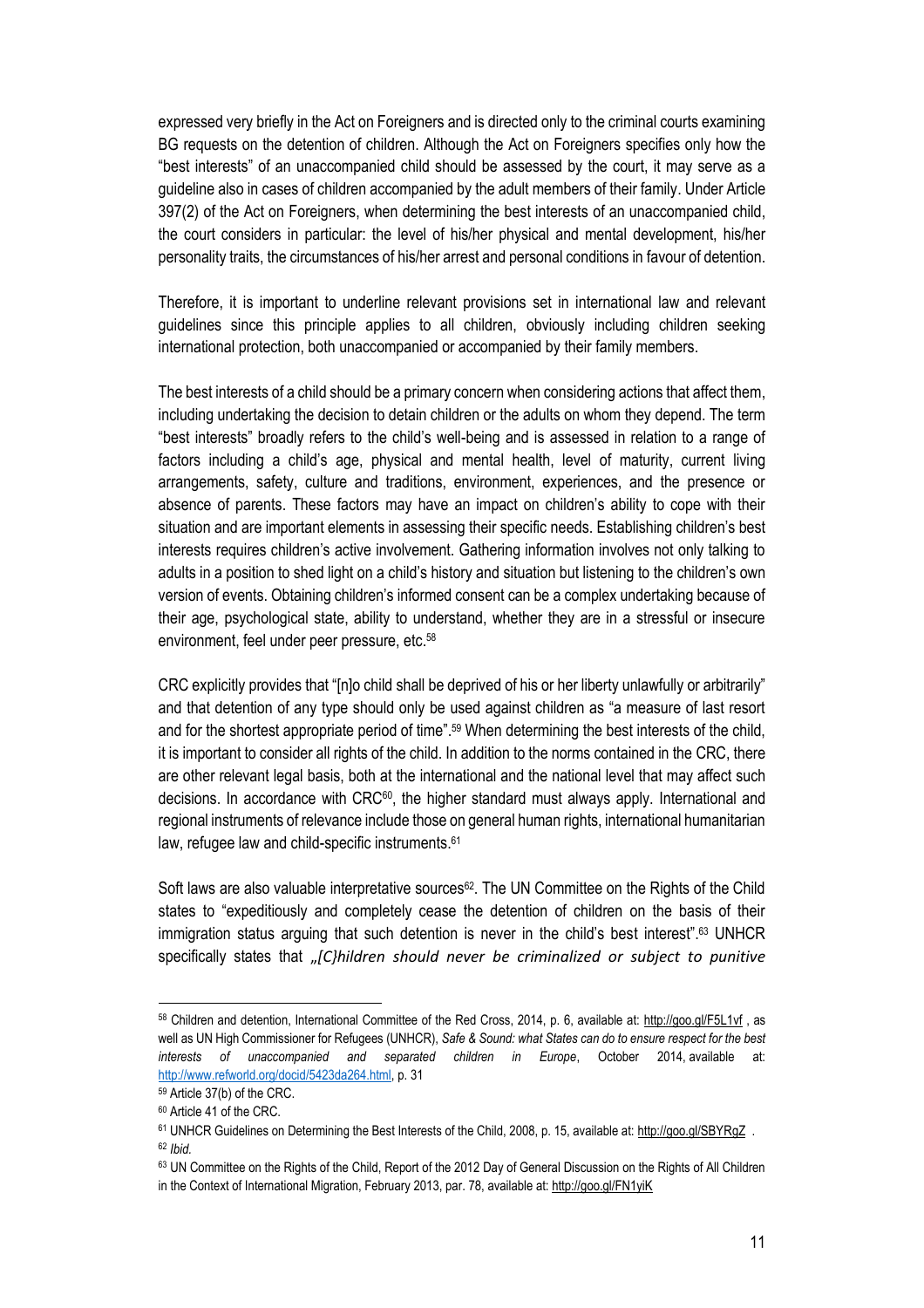*measures because of their parents´ migration status. Alternatives to detention should be explored, preferably through family-based alternative care options or other suitable alternative care arrangements as determined by the competent childcare authorities*"*.* 64 Also, the Commissioner for Human Rights for the Council of Europe has stated that "as a principle, migrant children should not be subjected to detention". <sup>65</sup> For these reasons, the best interests of the child principle, set in Polish domestic law, shall always be considered in light of the abovementioned standards.

## <span id="page-11-0"></span>**V. Statistical data**

For the purpose of the study, the BGHQ was requested to provide detailed statistical data on the detention of foreigners covering the period of 1 May 2014 – 31 July 2016. The questions sent by the research team to BGHQ concerned:

- (1) the number of requests to detain foreigners seeking international protection submitted by the BG to the District Courts;
- (2) the number of requests to prolong the detention period of foreigner seeking international protection submitted by the BG to the District Courts;
- (3) the number of BG decisions on alternatives to detention applied towards foreigners seeking international protection.

The BGHQ was requested to provide the above-mentioned data distinguishing the number of cases concerning children seeking international protection. They were also requested to provide the exact number of the requests to the DCs submitted by each Regional BG Unit with the information on the result of each court proceeding as well as the number of the decisions on alternatives to detention issued by all Regional BG Units.

Statistical data provided by the BGHQ<sup>66</sup> allowed the research team to formulate the following conclusions:

(1) In the researched period, children seeking international protection were placed in detention centres based on court decisions issued upon the requests of the following BG Regional Units: Nadbużański BG Regional Unit – 35 children were involved in the total number of 106 requests which resulted in 106 court decisions on detention of 141 persons, Śląsko-Małopolski BG Regional Unit – 61 children were affected out of the total number of 76 requests which resulted in 76 court decisions on detention of 137 persons), Nadodrzański BG Regional Unit – 42 children were affected out of the total number of 80 requests which resulted in 80 court decisions on detention of 122 persons and Morski BG Regional Unit – 51 children were involved out of the total number of 36 requests which resulted in 36 court decisions on detention of 87 persons).

 $\overline{\phantom{a}}$ <sup>64</sup> UN High Commissioner for Refugees (UNHCR), *UNHCR's position regarding the detention of refugee and migrant children in the migration context*, January 2017, available at: http://www.refworld.org/docid/5885c2434.html

<sup>65</sup> Council of Europe, Commissioner for Human Rights, Positions on the Rights of Minor Migrants in an Irregular Situation, Position Paper (2010)6, Strasbourg, 25 June 2010, available at: [http://goo.gl/WVB9QU.](https://wcd.coe.int/ViewDoc.jsp?p=&id=1654377&direct=true)

<sup>66</sup> Statistical data provided by the Border Guard Headquarters on 5 September 2016, letter No. FAX-KG-CU-5755/IV/MK/16.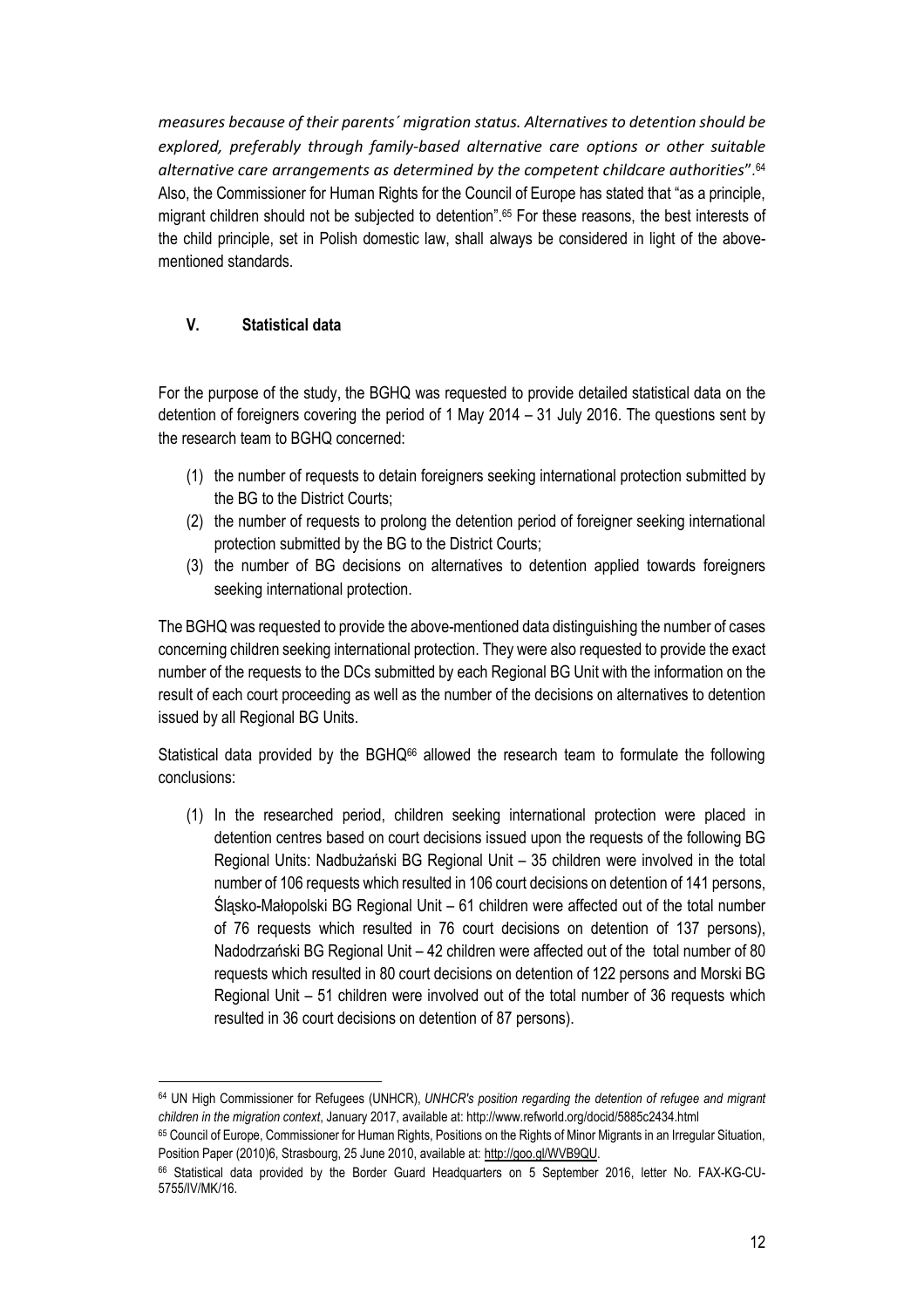There were no requests to detain children seeking international protection from: Warmińsko-Mazurski BG Regional Unit (only 1 request was submitted which resulted in the decision on detention of a foreigner seeking international protection), Podlaski BG Regional Unit (the total number of 4 requests were submitted which resulted in 4 court decisions on detention of 4 persons), Bieszczadzki BG Regional Unit (the total number of 9 requests were submitted which resulted in 9 court decisions on detention of 9 persons), Karpacki BG Regional Unit (the total number of 5 requests were submitted which resulted in 5 court decisions on detention of 5 persons) and Nadwiślański BG Regional Unit (the total number of 89 requests were submitted which resulted in 72 court decisions on detention of 72 persons).

According to the presented data, in the period of 1 May 2014 – 31 July 2016 all BG Regional Units submitted in total 406 requests on the detention of foreigners seeking international protection. These requests concerned 595 persons in total; out of which 189 were children. It means that **around 32% of all BG requests on the detention of foreigners seeking international protection concerned children**.

> **Children and adults seeking international protection in BG requests on detention** 1 May 2014 – 31 July 2016 Total of 406 requests, including 189 children



**Children and adults seeking international protection detained under the decisions of the DCs**

1 May 2014 – 31 July 2016 Total of 389 decisions



■ Children ■ Adults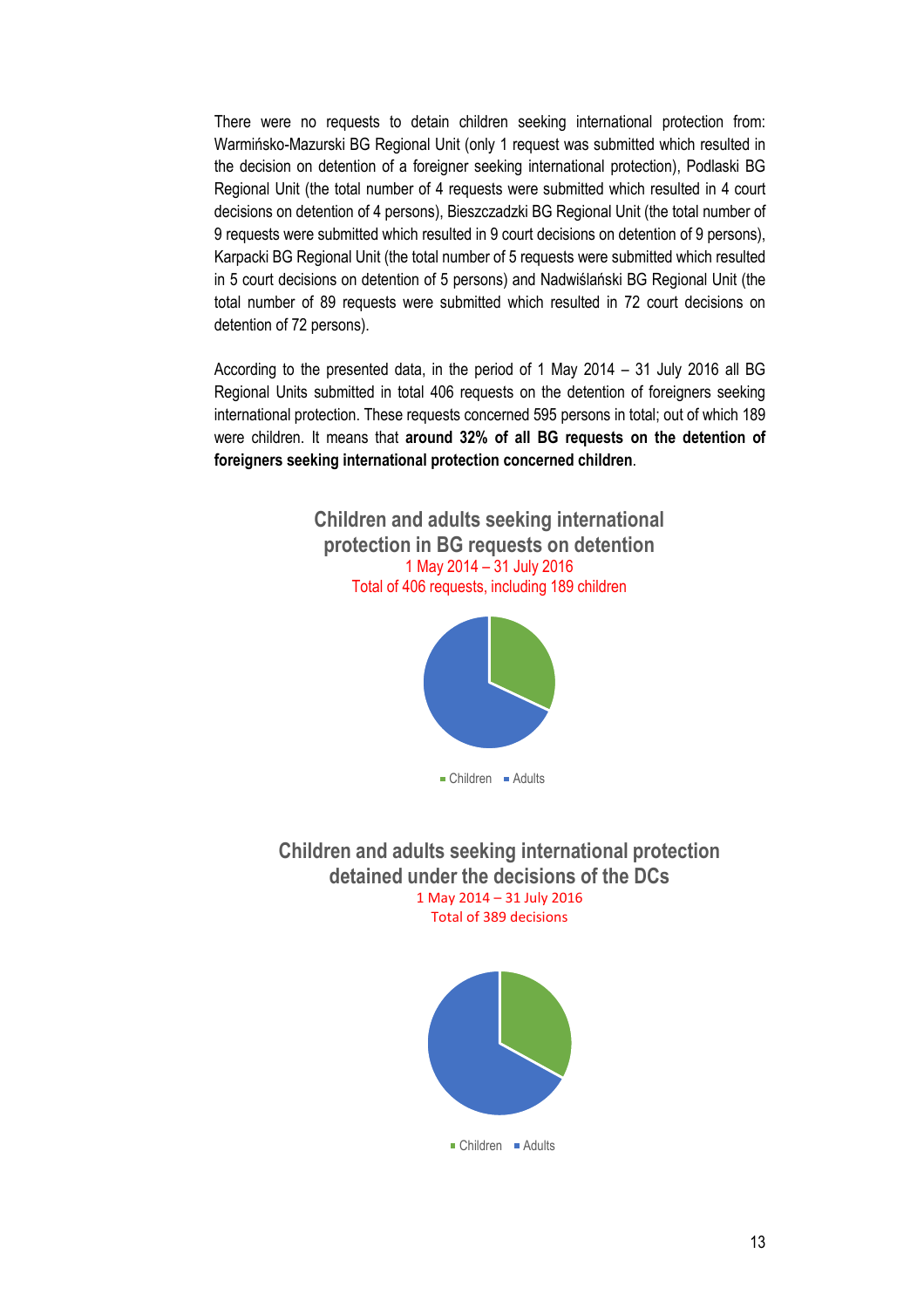Moreover, the presented data shows that in the researched period **the clear majority of all BG requests to detain foreigners seeking international protection were accepted by the DCs (96%)** while only 4% of them were rejected.

> **DCs acceptance of BG requests to detain foreigners seeking international protection**



(2) Detention centres designated for families with children are located in Biała Podlaska, Kętrzyn and Przemyśl. They are covered by the Nadbużański BG Regional Unit, the Warmińsko-Mazurski BG Regional Unit and the Bieszczadzki BG Regional Unit which are also the Regional Units responsible for submitting the requests to competent DCs to prolong the period of a foreigner's stay in a detention centre. In the researched period two out of three Regional Units, i.e. Nadbużański and Warmińsko-Mazurski BG Regional Units submitted requests to competent DCs to prolong the detention period of families with children seeking international protection. As a result, the detention period of 21 children was prolonged in the detention centre in Biała Podlaska (from the total number of 13 requests which resulted in 10 court decisions on prolongation of detention of 31 persons), 6 children in the detention centre in Kętrzyn (from the total number of 12 requests which resulted in 10 court decisions on prolongation of detention of 16 persons) and none in Przemyśl (from the total number of 108 requests which resulted in 108 court decisions on the prolongation of detention of 108 persons).

Since the remaining detention centres are not designated for children, there were no requests on prolongation of the detention period of a child seeking international protection submitted by the Nadodrzański BG Regional Unit (from the total number of 14 requests which resulted in 14 court decisions on prolongation of detention of 14 persons), the Nadwiślański BG Regional Unit (from the total number of 6 requests which resulted in 6 court decisions on prolongation of detention of 6 persons) and the Podlaski BG Regional Unit (no requests on prolongation).

According to the BGHQ's data, in the period of 1 May 2014 – 31 July 2016 all BG Regional Units submitted in total 153 requests on the prolongation of detention of foreigners seeking international protection which included 27 children. It means that **around 15% of all BG requests on the prolongation of the detention period concerned children**.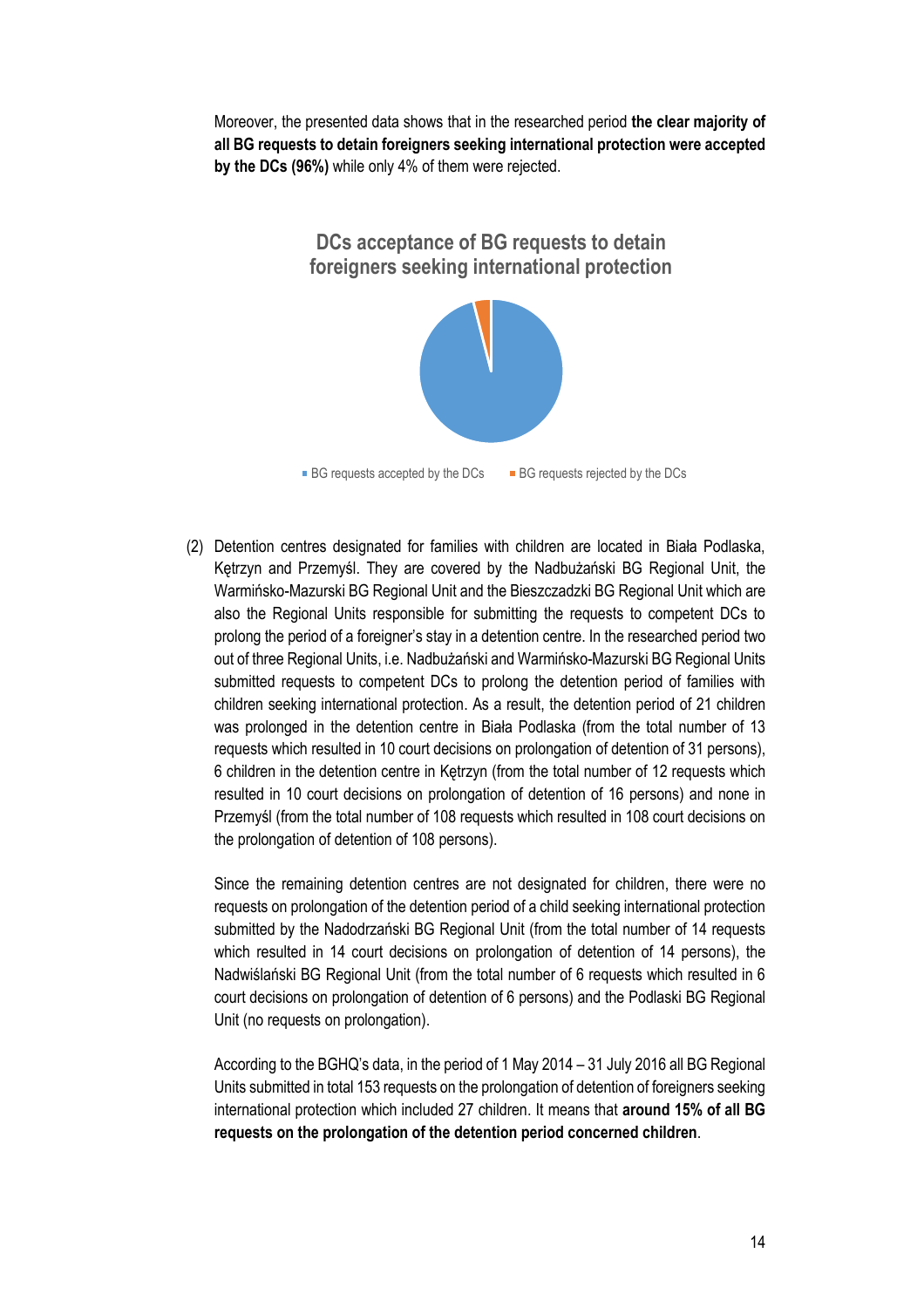**Children and adults seeking international protection in BG requests on prolongation of the detention period**



Moreover, the collected data shows that in the researched period, **the clear majority of all BG requests to prolong the detention period of foreigners seeking international protection were accepted by the DCs (97%)** while only 3% of them were rejected.



(3) According to the statistics received from the BGHQ, alternatives to detention towards children seeking international protection were applied only by: the Nadbużański BG Regional Unit (278 children included in the total number of 231 BG decisions on alternatives concerning 509 persons), the Morski BG Regional Unit (25 children included in the total number of 23 BG decisions concerning 48 persons) and the Karpacki BG Regional Unit (4 children included in 1 BG decision concerning 5 persons). The analysis of that data leads to the conclusion that **children accounted for around 55% of the total number of foreigners seeking international protection on whom alternatives to detention were applied by the BG** (307 children included in the 255 BG decisions concerning 562 persons) 67 .

 $67$  However, it has to be mentioned that during the second phase of the research it turned out that although it was not included in the initially received statistical data, other BG Regional Units have applied alternatives to detention towards children as well (at least the Nadwiślański BG Regional Unit and the Nadodrzański BG Regional Unit).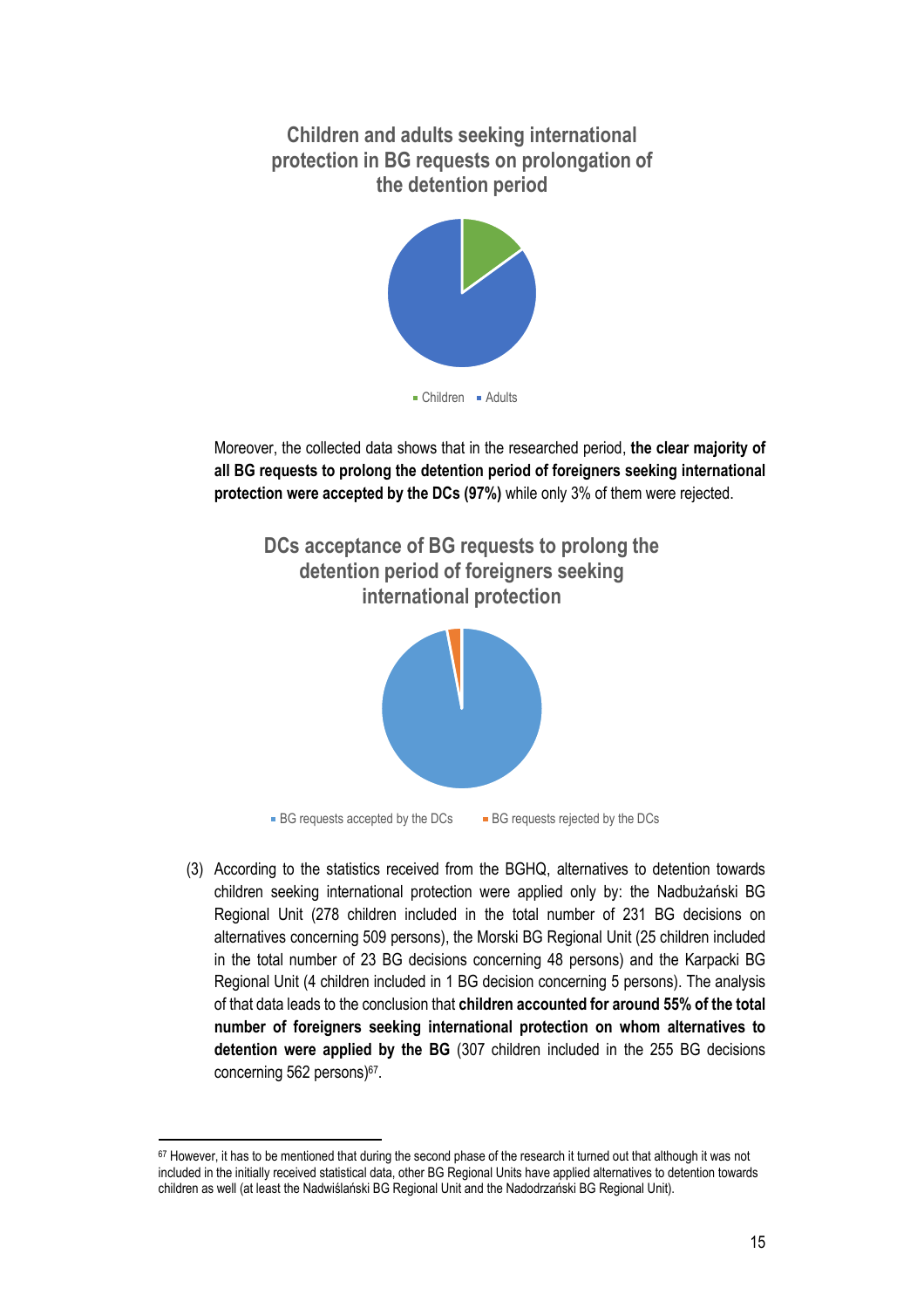# **Children and adults seeking international protection in BG decisions on alternatives to detention**



BGHQ was also requested to provide the number of all the requests submitted to the DCs by all BG Stations within each Regional BG Unit, distinguishing the DCs which examined these requests. Despite the fact that statistical data provided by the BGHQ covered only the period of 30 June 2015  $-$  18 October 2016<sup>68</sup>, the selection of DCs which issued the most considerable number of detention (and prolongation of detention) decisions for the purpose of the review of the case files was made on that basis. <sup>69</sup> The selected DCs were requested to provide the statistical data on the number of the decisions on the detention on families with children seeking international protection covering the researched period. The collected data presents as follow:

- (1) The DC in Biała Podlaska received 13 BG requests to detain families with children seeking international protection (all of them were accepted) $70$  and 40 requests to prolong the detention period of such families (35 requests were accepted, 3 requests were rejected and 2 cases were discontinued). 71
- (2) The DC in Kętrzyn received 34 BG requests to prolong the detention of families with children seeking international protection (all of them were accepted). 72
- (3) The DC in Bielsko-Biała received 17 BG requests to detain families with children seeking international protection (all of them were accepted). 73
- (4) The DC in Słubice provided information on the total number of BG requests on the detention of a foreigner not indicating the number of children included in these requests.<sup>74</sup> The DC in Warsaw granted the research team access to the case files for the purpose of the study, however, it did not provide information on the number of BG requests on the detention of foreigners including children.

 $\overline{a}$ <sup>68</sup> Statistical data provided by the Border Guard Headquarters on 25 October 2016, letter No. FAX-KG-CU-7093- MŁ/MK/16.

<sup>69</sup> For more information please see the subchapter "Methodology".

<sup>70</sup> Statistical data provided to the research team by the DC in Biała Podlaska on 11 August 2016, No. Adm.5102 – 19/2016/K/II.

<sup>71</sup> Statistical data provided by the DC in Biała Podlaska on 15 September 2016, No. Adm. 5102 – 22/2016/VII K.

<sup>72</sup> Statistical data provided by the DC in Kętrzyn on 16 September 2016, No. A–412-13/16.

<sup>73</sup> Statistical data provided by the DC in Bielsko-Biała on 20 September 2016, No. A/01761/248/16.

<sup>74</sup> Statistical data provided by the DC in Słubice on 26 August 2016.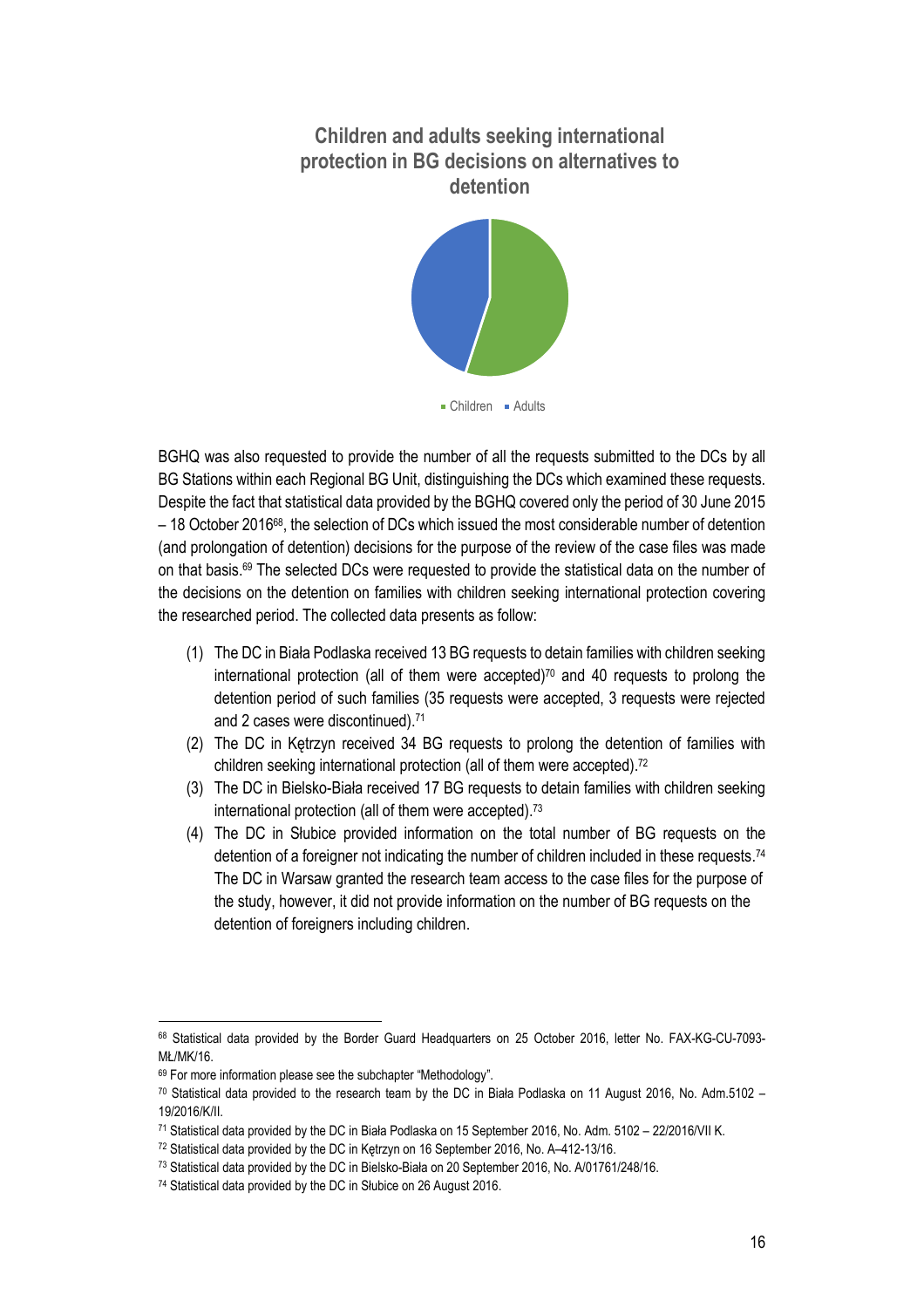### <span id="page-16-0"></span>**VI. Findings of the study**

<span id="page-16-1"></span>**A. Detention**

### <span id="page-16-2"></span>**1. The main focus of the audit of case files**

Following the amendment to the Act on Foreigners, which came into force on 1 May 2014, the courts shall consider the best interests of the child when ruling on the detention of families with children. Article 401(4) of the Act on Foreigners introduced this obligation by stating that "[t]he court examining a request for detention of a foreigner with a minor under his custody is guided also by the welfare of that minor".<sup>75</sup> As mentioned in the subchapter "Legal framework", the best interests of the child is a principle which derives directly from Article 3 of the CRC. Under the General Comment of the Committee on the Rights of the Child, <sup>76</sup> assessing the best interests of a child consists in balancing and evaluating all the elements necessary to make a decision in a specific situation for a specific individual child or group of children. It is carried out by the decision-maker and requires the participation of the child. Hence, in the Polish detention context, the best interests of a child shall be assessed by the court ruling on the detention of a child.

For this reason, the main core of the study was the audit of the case files in five Districts Courts which rule on the detention of families with children seeking international protection. Each case file was audited with the use of the case file audit template prepared beforehand for the purpose of the study. When reviewing the case files, researchers had access to the entire documentation gathered in the case which usually included: the BG's request to detain a foreigner, protocol of the detention hearing and the District Court's decision on detention. In those cases where the appeal proceeding was initiated, the case files also contained the letter of appeal as well as the decision of the Regional Court. In some of the case files some other documents were included as well, such as medical or psychological documentation (either submitted by the BG or by the foreigner himself), the foreigner's application for international protection, the protocol of foreigner's apprehension by the BG, etc.

After careful analysis of each case file, researchers were able to answer the following questions:

- (1) has the court accepted the BG request to detain the foreigner with his/her children?
- (2) has the court referred to the presence of the child when ruling on the detention? $77$
- (3) has the court assessed the best interests of the child when ruling on the detention, and how?
- (4) has the court considered alternatives to detention?
- (5) has the court ruled on detention for the shortest possible period of time?<sup>78</sup>

 $\overline{a}$ <sup>75</sup> Taking into account the definition of the "best interests of the child" and the understanding of the "welfare of a child" (or, in other words, their well-being) as stipulated in the Polish law, it must be considered that these two terms are equivalent.

<sup>&</sup>lt;sup>76</sup> Committee on the Rights of the Child, General Comment No. 14 (2013), par. 47.

<sup>77</sup> When ruling on the detention of families, DCs issue a separate decision on detention for each adult foreigner and include their children in one of these decisions, usually considering the mother. Therefore, the personal data of children are always mentioned in the operative part of the court decision on detention of one of the parents. However, it was interesting from the point of view of the study whether the courts mention the presence of children also in the remaining part of a decision when justifying the detention order. For this reasons, if a child was only mentioned in the operative part of the judgement and not in the justification part, researchers indicated in the template that the court did not refer to the presence of a child.

<sup>78</sup> Provisions of Polish law provide a maximum period of detention of a person seeking international protection (depending on the circumstances of applying for international protection, it is either 60 or 90 days). This period can be later prolonged;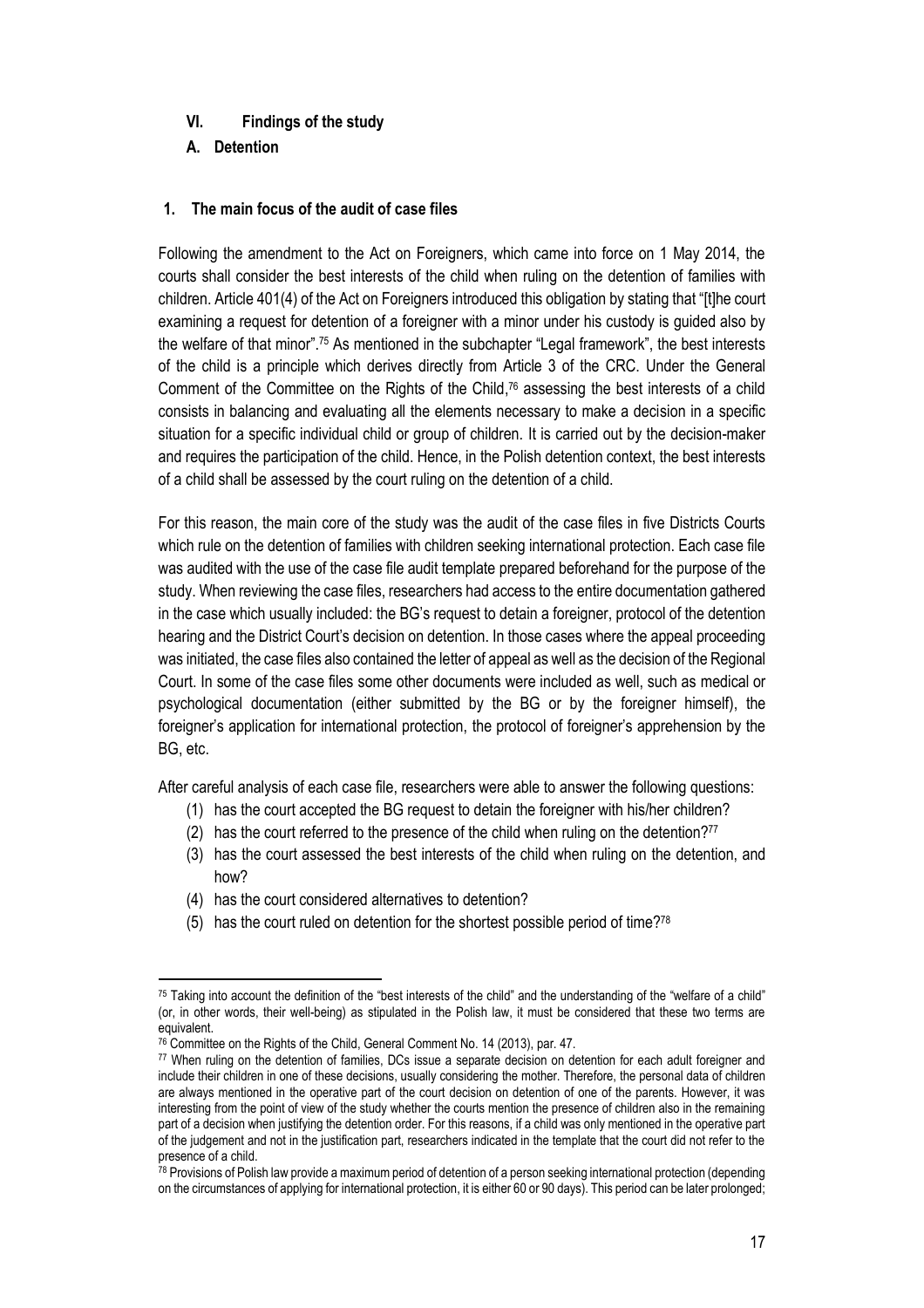### <span id="page-17-0"></span>**2. Statistics deriving from the analysed cases**

A total number of 96 case files were audited within the framework of the study. The BG requests either to detain or prolong the detention of foreigner were accepted by the District Courts in 93 cases while rejected in only 3 of them. The courts referred to the presence of a child in 35 cases and his/her best interests were assessed in 14 of them. The alternatives to detention were considered in 37 cases, however, they were not applied it any of the cases reviewed. In all audited cases the maximum admissible period of detention was ruled by the court. This statistical data may be used for the careful assessment of the general practice of Polish courts since the majority of all detention proceedings (around 65%) are run by these courts which were selected to the study.<sup>79</sup>

The presented data shows that in the clear majority of cases District Courts not only neglected to assess the best interests of the child but did not even refer to the child's presence. Although the personal data of a child was always mentioned in the operative part of the decision, in most of the analysed cases the court did not refer to the child's presence in the justification part, when reasoning the necessity to detain a foreigner. Courts usually only assessed the situation of the child's parent, treating the child more like "an attachment" to the parent than a separate party of the court proceeding.

Moreover, since the alternatives to detention were not considered by the courts in most of the cases analysed and were not applied in any of them but instead the maximum period of detention was ruled in every case, it cannot be concluded that the detention of children in Poland is applied as a measure of last resort and for the shortest appropriate period of time as defined in the CRC.

### <span id="page-17-1"></span>**3. District Court's assessment of the best interests of the child**

In these rare cases where the welfare of the child was examined by the DC during the detention proceeding, it was usually limited to the statement that "taking into account the welfare of the child as well as the protection of his/her interests, it would be justified to place the child in the detention centre along with his/her legal guardian" or "the analysis of the case files does not indicate on the existence of grounds stipulated in Article 88(3)(2) of the Protection Law which could preclude the application of the detention towards the foreigner or their children". Since the exact same sentences were repeated in many decisions reviewed during the study, it may be assumed that courts automatically added them to the justification of the detention decisions without actual consideration of the individual situation of the given child/children. Moreover, in none of the cases analysed during the study, no additional actions were undertaken by the courts to assess the situation of children, such as ordering their medical or psychological examination or interviewing them. Furthermore, referring to the "analysis of the case files", in the justification of many decisions, it demonstrates that courts assess the situation of a child relying in this regard only on the documentation presented

 $\overline{a}$ however, it shall not exceed 6 months in total. Under these provisions, the courts can rule on placing foreigner in a detention centre for the period shorter than provided as a maximum.

<sup>79</sup> Statistical data provided to the research team by the Border Guard Headquarters on 25 October 2016, letter No. FAX-KG-CU-7093-MŁ/MK/16.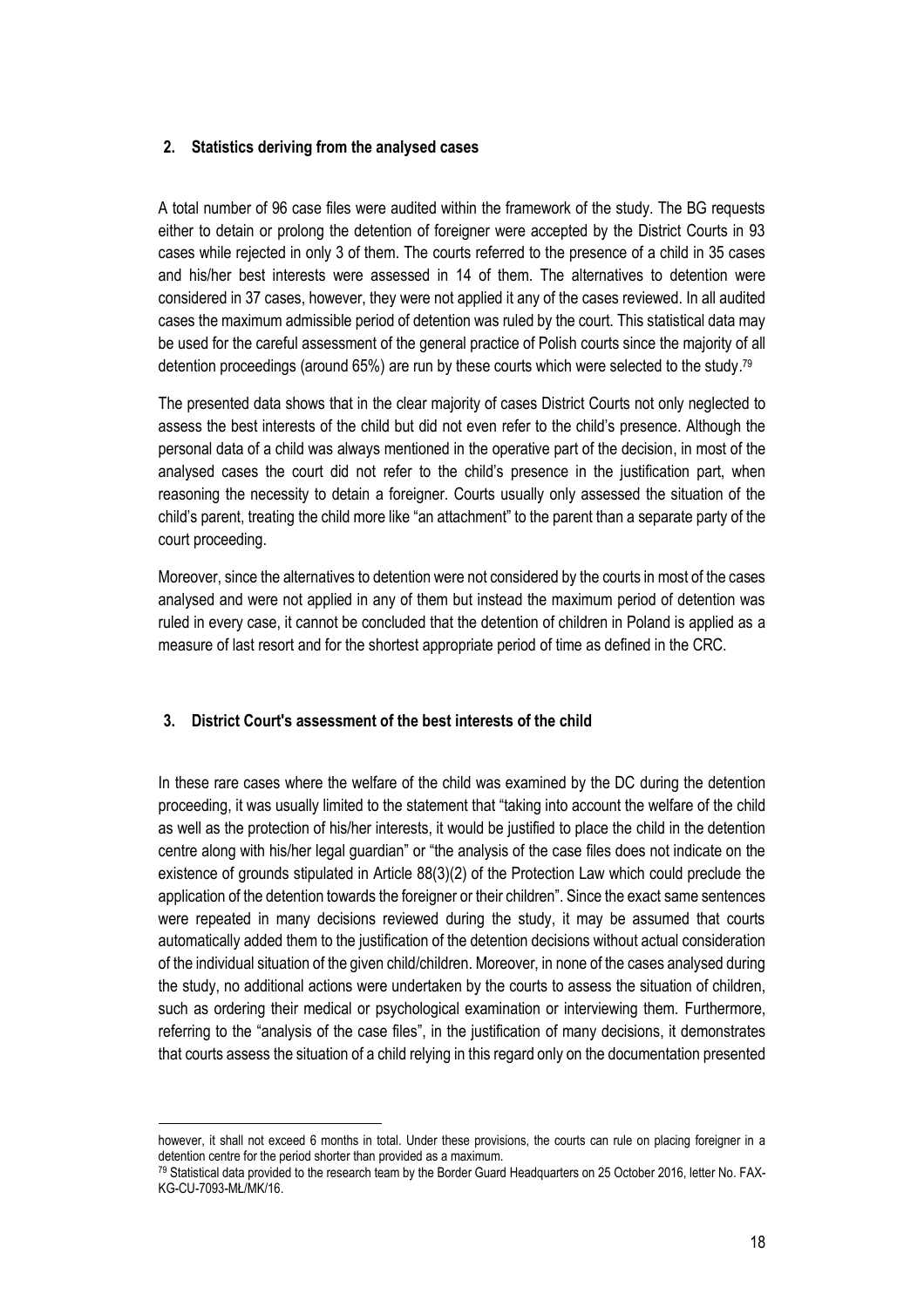by the BG without taking their own initiative in this regard despite it is possible according to the Polish Criminal Procedure. 80

In the clear majority of audited cases (about 85% of them), the District Courts did not examine the best interests of a child, usually not even referring to the child's existence. The justification of the detention decisions as well as the decisions on the prolongation of the detention were often rewritten word for word from the justification of the BG request. If the BG indicated that detention would not cause any harm to the well-being of the child, the court repeated this statement without conducting any further examination of the specific situation of a child. It happened also in cases when the BG did not submit any documentation confirming such statement.

Meanwhile, one of the analysed cases can demonstrate how important a medical and psychological examination of a child is. The case $81$  considered a family with two minor children placed in the detention centre in Biała Podlaska for two months (by the DC in Słubice). The family appealed against the DC decision to the Regional Court which upheld the decision of the DC. In the justification of the decision, the second instance court stressed that*:* "Allegations that the interests of minors or his psychophysical state have not been sufficiently taken into account are just empty words and vague statements" [an error in the number of minors is part of the quote].<sup>82</sup> Later, due to the ongoing procedure on granting the family international protection, the BG requested the DC in Biała Podlaska to prolong the period of the family's stay in the detention centre for the next three months and the request was accepted by the DC. In the justification of the prolongation decision, the DC did not refer to the presence of children nor assessed their best interests for the purpose of the detention proceeding. Two weeks later the DC was informed by the BG that the family was released from the detention, under the decision of the Chief Commander of the BG Station in Biała Podlaska, due to the poor medical condition of one of the children, a 6-year-old boy. According to the psychiatrist's opinion: "the medical condition of the child required his pharmacological treatment and the change of the environment as well as the care of his parents". The psychiatrist recommended releasing the family from the detention centre and placing them instead in the reception centre for foreigners for the sake of the well-being of the child. Despite the fact that the court had examined the detention request only two weeks earlier when the medical condition of a child was probably already poor, the court did not find any grounds to release the family from the detention centre.

The following quotation from the justification of one of the detention decisions can demonstrate the common position of DCs on the detention of children, according to which a stay in a detention centre can be considered as a good thing for the child:

### *"Moreover, when staying in the detention centre, the supervision and care will be provided for the foreigner and his child". 83*

One DC regularly indicated in the justification of its decisions that foreigners supported the BG requests to detain them*<sup>84</sup>* which is surprising, especially in the light of the fact that later in some of

<sup>80</sup> Article 167 of the Act of 6 June 1997 - the Code of Criminal Procedure (Journal of Laws 1997, No. 89, position 555, with further amendments, hereinafter: the Code of Criminal Procedure), available in Polish at:<https://goo.gl/yvqyXs> [accessed on 2/11/2016].

<sup>81</sup> Case files No. 27 (District Court in Biała Podlaska).

<sup>82</sup> Case files No. 67 (District Court in Słubice).

<sup>83</sup> Case files No. 69 (District Court in Słubice).

<sup>84</sup> Case files No. 84, 87 89, 90, 91, 92, 93 (District Court in Bielsko-Biała).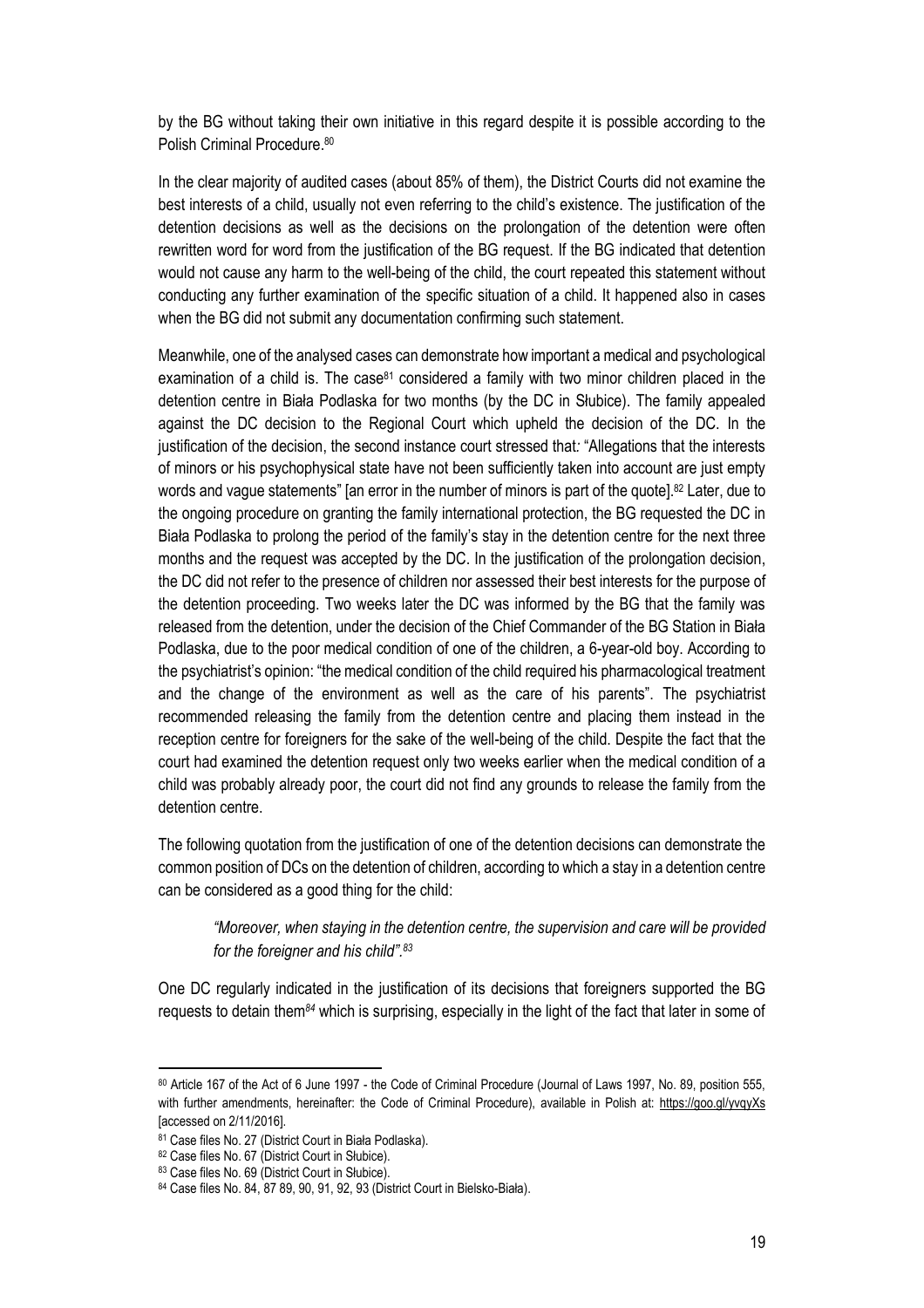these cases foreigners initiated the appeal proceedings<sup>85</sup>. In one such case, during the detention hearing, a foreigner reportedly supported the BG request to detain him despite the fact that his child had epilepsy. 86

It is worth to mention that in none of the analysed cases, neither before the District nor the Regional Court, the child was interviewed during the detention proceeding, contrary to Article 12 of the CRC providing for the right of children to express his/her views in every decision that affects them. Meanwhile, according to the Committee on the Rights of the Child<sup>87</sup>, any decision that does not consider the child's views or does not give his/her views due weight according to their age and maturity does not respect the possibility for the child to influence the determination of his/her best interests. Moreover, the fact that the child is very young or in a vulnerable situation, e.g. is an asylum-seeker, should not deprive the child of the right to express his/her views, nor reduces the weight given to the child's views in determining his/her best interests.

In only three of the analysed cases, the BG request was not accepted by the DC and in only one of them, the reason for deciding not to detain a family seeking international protection was the best interests of the child principle. In the case examined by the District Court in Warsaw<sup>88</sup>, the assessment of the situation of a foreigner's children led the court to the conclusion that detention shall not be applied. The case concerned a single-mother from Syria who came to Poland with four of her children and applied for international protection. The DC rejected the BG request to detain them concluding that:

*"The foreigner takes care of four of her minor children. It significantly reduces the probability of her absconding or hiding, which entails not only losing an apartment made available to them under the social assistance but also lack the money to maintain the children. (…) When assessing the Border Guard request, the Court took into consideration the provisions under which the detention of children shall be a measure of last resort*  applied only when other measures are not sufficient and it should be applied for the *shortest period possible."*<sup>89</sup>

The above-described case can serve as a good example of how the best interests of a child should be assessed by the courts in order to fully ensure his/her rights.

### <span id="page-19-0"></span>**4. Regional Court's assessment of the best interests of the child**

Failure to assess the best interests of a child was an argument against the lawfulness of the detention decision often raised in the appeal letters, usually prepared for the detained foreigners by non-governmental organizations or by their professional attorneys. For this reason, Regional Courts far more often referred to the best interests of the child principle in the justification of their decisions than District Courts. In about half of the audited cases (45 of them), the appeal proceeding was initiated by the foreigner, however, in all cases Regional Courts upheld the decisions of the DCs.

 $\overline{\phantom{a}}$ 

<sup>85</sup> Case files No. 84 (District Court in Bielsko-Biała).

<sup>86</sup> Case files No. 89, 91, 93 (District Court in Bielsko-Biała).

<sup>87</sup> Committee on the Rights of the Child, General Comment No. 14 (2013), par. 53 and 54.

<sup>88</sup> Case files No. 96 (District Court in Warsaw).

<sup>89</sup> Case files No. 96 (District Court in Warsaw).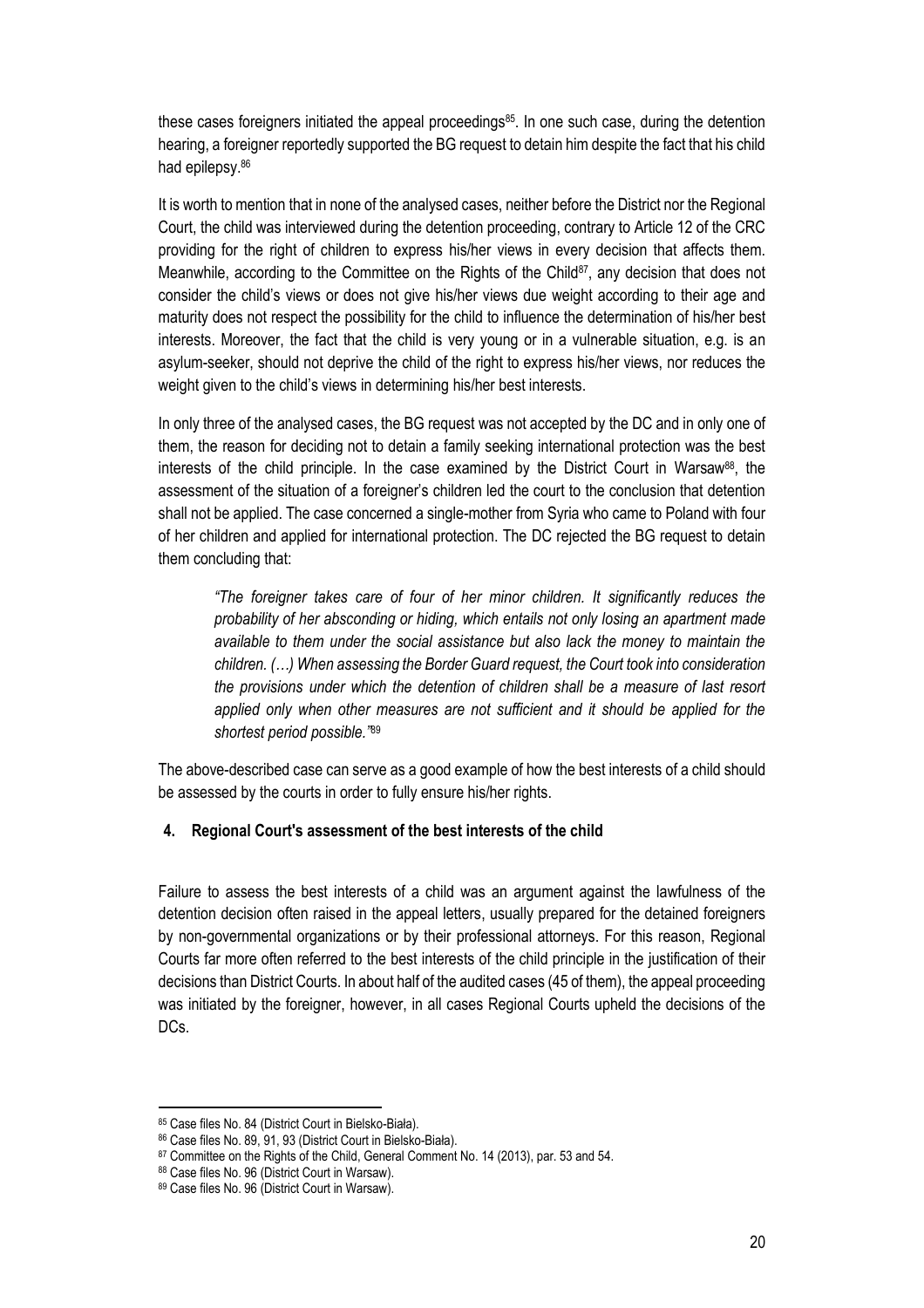When assessing the welfare of a child, as stipulated in the Article 401(4) of the Act on Foreigners, RCs often stated that it means not separating a child with his/her legal guardians (usually parents). Selected quotes from the justifications of the second instance decisions can illustrate this interpretation of the best interests of a child principle:

*"It has to be considered that separating children from their mother would constitute more serious consequences for them than staying with her in the detention centre."*<sup>90</sup>

*"Placing children in the detention centre, together with their legal guardian aims at protecting their rights and interests and it reflects the principle of the family unity."*<sup>91</sup>

*"The welfare of the child specified in Article 401(4) of the Act on Foreigners undoubtedly requires that child stays under the care of his father who is being his legal guardian."*<sup>92</sup>

*"Placing a child in the detention centre, together with her mother, reflects the best interests of the child."*<sup>93</sup>

It seems that in the above-mentioned cases, the RC did not even consider the option of releasing the whole family from the detention centre due to the child's welfare. The presented quotes show instead that courts often examine the best interests of a child solely in the light of the family unity principle, assuming that if the grounds for the detention of parents exist, their children shall be placed in the detention centre together with them and not taking into account the possibility to apply alternatives to detention towards the whole family for the sake of the child's well-being. Meanwhile, according to the jurisprudence of the European Court for Human Rights (ECtHR), the fact that children are accompanied by their parents throughout the whole period of detention should not exempt the authorities from their duty to protect children and take appropriate measures as part of their positive obligations under Article 3 of the CRC (Muskhadzhiyeva and others, application No. 41442/0794, judgement of 19 January 2010, § 58, Popov v. France, applications Nos. 39472/07<sup>95</sup> and 39474/07, judgement of 19 January 2012, § 91). Moreover, under the UNHCR guidelines on detention96, all appropriate alternative care arrangements should be considered in the case of children accompanying their parents. Not only because of the deleterious effects of detention on children's well-being but also because the detention of children with their parents needs to balance, *inter alia,* the right to family and private life of the family as a whole, the appropriateness of the detention facilities for children and the best interests of the child.

In a few other analysed cases, the RC pointed out that placing a family with children in the detention centre was inseparably linked with the previous behaviour of parents, such as their illegal border crossing, and foreigners should be aware of the negative consequences of such behaviour. Although it was not stated directly, it seemed like RCs treated detention as a punishment for foreigner's past behaviour and made parents responsible for the detention of their children. The analysis of such justifications led to the conclusion that the child was deprived of liberty as a result

<sup>90</sup> Case files No. 23 (Regional Court in Lublin).

<sup>&</sup>lt;sup>91</sup> Case files No. 25 (Regional Court in Lublin).

<sup>92</sup> Case files No. 31 (Regional Court in Lublin).

<sup>93</sup> Case files No. 33 (Regional Court in Lublin).

<sup>94</sup> http://hudoc.echr.coe.int/eng?i=001-96825

<sup>95</sup> http://hudoc.echr.coe.int/eng?i=001-108710

<sup>96</sup> *Detention guidelines. Guidelines on the Applicable Criteria and Standards relating to the detention of Asylum-Seekers and Alternatives to Detention*, UNHCR, 2012, available at[: http://goo.gl/UJ8i9Z](http://goo.gl/UJ8i9Z)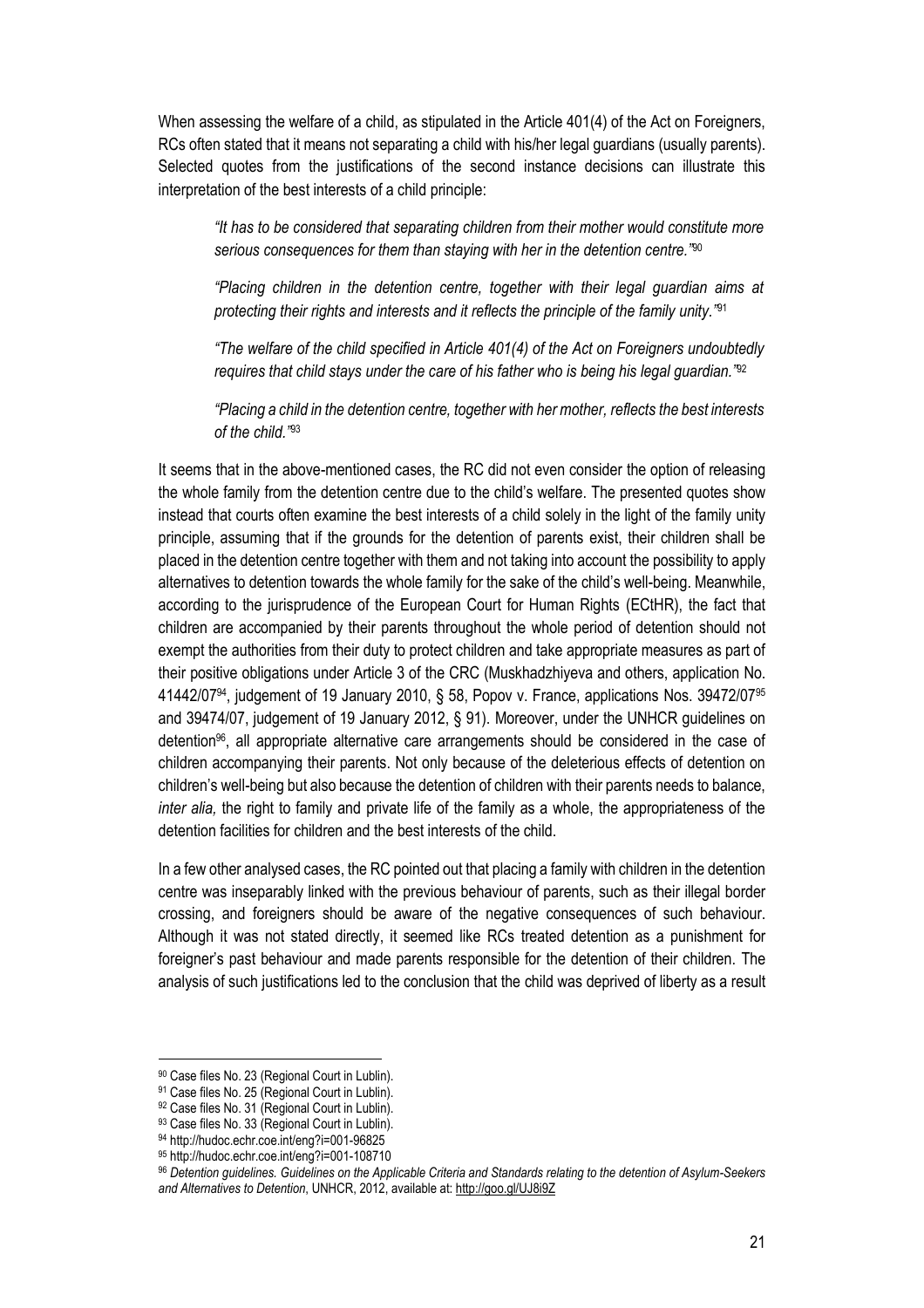of his/her parents' actions, who should be considered solely responsible for that fact. Such interpretation can be illustrated by these selected quotes:

*"When arriving at the Polish border and then moving illegally to Germany, the foreigner should be aware of the consequences of such behaviour."*<sup>97</sup>

*"Undoubtedly, a stay in the detention centre causes some discomfort, especially for children, and has a negative impact on the quality of life, making the standard way of living impossible, however it is inseparably linked with the illegal stay in the foreign country."*<sup>98</sup>

*"Furthermore, when arriving at the Polish border with a minor, the foreigner should be aware of the consequences of such behaviour."*<sup>99</sup>

*"The District Court would like to point out that the situation in which the foreigner's child found itself is a consequence of foreigner's unlawful behaviour." 100*

Meanwhile, under Article 2 of the CRC, children shall be protected against all forms of punishment on the basis of the status or activities of the child's parents, legal guardians or family members. Therefore, they should not be punished for their parents' decision to move from their country of origin to another, especially when seeking international protection. Even if a parent breaches migration provisions it shall not result in punishing their child. <sup>101</sup> In every case involving children, alternatives to detention should be considered in the first place. Meanwhile, some RCs claimed that alternatives to detention cannot be used because the foreigners did not have the financial resources to ensure their children's safety in Poland<sup>102</sup> or they did not indicate their place of residence in Poland<sup>103</sup>. For these reasons, RCs decided not to apply alternatives to detention despite the fact that according to the provisions of the Protection Law, foreigners seeking international protection are provided with accommodation and social assistance by the Office for Foreigners.<sup>104</sup>

In some decisions, RCs highlighted, usually among some other arguments raised, that the conditions in the detention centre are appropriate for children, especially due to the medical and psychological care provided to foreigners placed there. Some courts also mentioned the right to education which is partially guaranteed in the detention centres. The following quotations demonstrate this view:

*"Besides, children have full care and the right to education in the detention centre."*<sup>105</sup>

*"According to the DC's decision, the detention centre is adapted for the stay of foreigners with families and one of its tasks is to provide medical care."<sup>106</sup>*

<sup>97</sup> Case files No. 25 (Regional Court in Lublin).

<sup>98</sup> Case files No. 6 (Regional Court in Olsztyn).

<sup>99</sup> Case files No. 31 (Regional Court in Lublin).

<sup>100</sup> Case files No. 69 (Regional Court in Gorzów Wielkopolski).

<sup>101</sup> UN High Commissioner for Refugees (UNHCR), *UNHCR's position regarding the detention of refugee and migrant children in the migration context*, January 2017, available at: http://www.refworld.org/docid/5885c2434.html

<sup>102</sup> Case files No. 74 (Regional Court in Gorzów Wielkopolski).

<sup>103</sup> Case files No. 88 (Regional Court in Gorzów Wielkopolski). <sup>104</sup> Article 70(1) in conjunction with Article 71(1) of the Protection Law.

<sup>105</sup> Case files No. 25 (Regional Court in Lublin).

<sup>106</sup> Case files No. 66 (Regional Court in Gorzów Wielkopolski).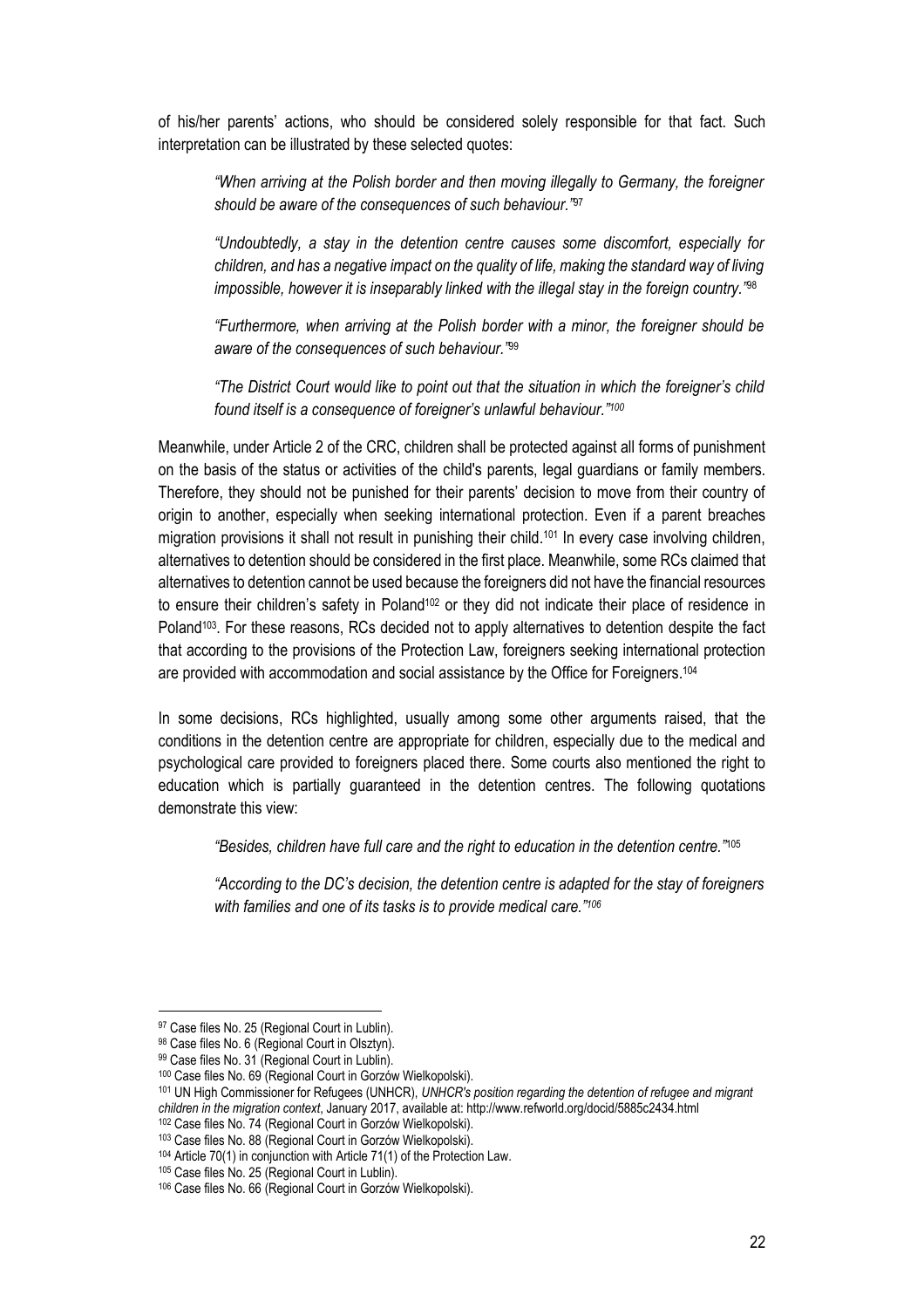*"Regarding the health condition of the foreigner's daughter, invoked in the appeal, it has to be stated that she is provided with the medical care in the detention centre."*<sup>107</sup>

*"Moreover, the foreigner's son is fully provided with the right to education in the detention centre although it may not completely fulfil her expectations."*<sup>108</sup>

*"The detention centre in Biała Podlaska meets all of the sanitary-hygienic requirements and children staying there are provided with all necessary living conditions." 109*

*"Moreover, it must be pointed out that the stay in the detention centre does not constitute a threat to the foreigner's health or life, in contrary, it provides them with medical and psychological care. Thanks to that, the health condition of the foreigner can be regularly monitored. Psychological consultations are also possible, if needed. Therefore, there are no grounds to argue that the foreigner's stay in the detention centre can cause a more serious threat to their health than if they stayed outside the centre."*<sup>110</sup>

Meanwhile, the analysis of the available reports on the conditions in the detention centres for foreigners leads to the conclusion that the level of both medical and psychological care for children staying in detention centres may not be satisfactory<sup>111</sup>. Moreover, detained children are deprived of their right to education as the proper obligation of schooling is not guaranteed to them<sup>112</sup> . Finally, it must be underlined that under the ECtHR's *Kanagaratnam* judgement, the mere fact of placing a child in a guarded centre (irrespectively of its conditions) may cause anxiety and humiliation as well as compromise the child's development (Kanagaratnam v. Belgium<sup>113</sup>, application No. 15297/09, judgement of 13.12.2011, par. 67, 68).

In a few decisions, when justifying the decision on upholding the first instance ruling, the Regional Courts claimed that even if a stay in a detention centre can cause some difficulties to the child, they would also occur if they stayed outside the centre. For example, the courts stated that:

*"Moreover, it should be considered that the children of the foreigner are too young to understand the situation they are in. Undoubtedly, even their stay outside the detention centre, in the territory of the foreign state, means some change in the children's lives which may reflect in their psyche."*<sup>114</sup>

*"It has to be noticed that education can cause some difficulties to the foreigner's daughter also outside the detention centre due to the language barrier."*<sup>115</sup>

In another decision issued by the Regional Court in Lublin, the court considered a 2-month period of stay in the detention centre as irrelevant to the child's development:

<sup>107</sup> Case files No. 33 (Regional Court in Lublin).

<sup>108</sup> Case files No. 35 (Regional Court in Lublin).

<sup>109</sup> Case files No. 69 (Regional Court in Gorzów Wielkopolski).

<sup>110</sup> Case files No. 64 (Regional Court in Lublin).

<sup>111</sup> *Still behind bars. Report on the monitoring of Guarded Centres for Foreigners by the Helsinki Foundation for Human Rights and the Association for Legal Intervention*, Warsaw 2014, available at[: http://goo.gl/G5CYyl](http://goo.gl/G5CYyl)

<sup>&</sup>lt;sup>112</sup> Report of the Ombudsman Office on the education of foreign children in Poland, Warsaw 2013, available in Polish at: <http://goo.gl/ldZ8Kq>

<sup>113</sup> http://hudoc.echr.coe.int/eng?i=001-107897

<sup>114</sup> Case files No. 23 (Regional Court in Lublin).

<sup>115</sup> Case files No. 33 (Regional Court in Lublin).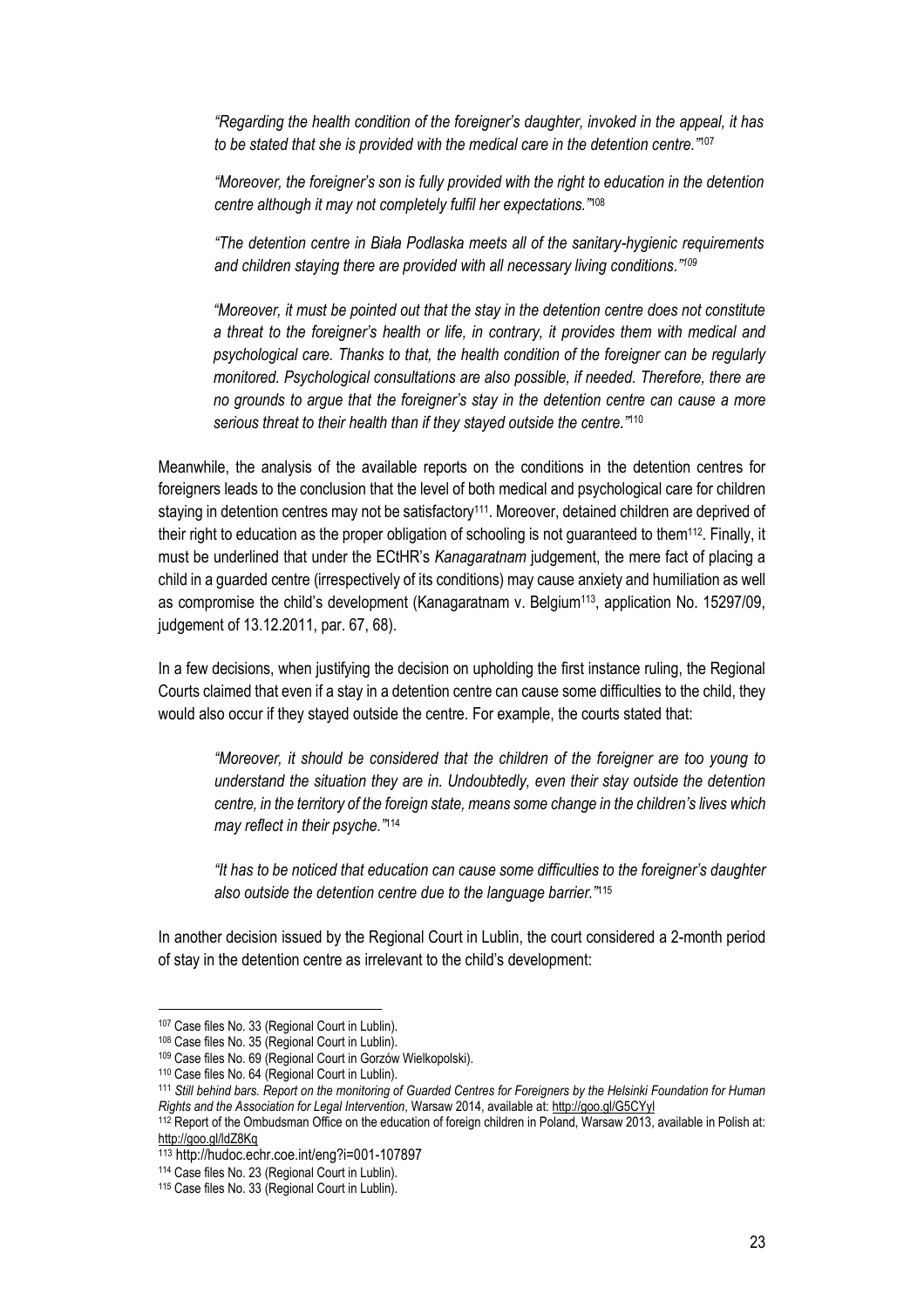*"A 2-month stay in the detention centre is not a period so long that it could significantly influence the psychophysical development of a child."*<sup>116</sup>

The most disturbing example, however, of how the best interests of a child principle can be interpreted was found in the case examined by the RC in Lublin where the court claimed that:

*"The arguments of the complainant do not allow to change the first instance decision, especially since the environment of the detention centre is already known to children who have been staying there from the beginning of March this year, thus almost 2 and a half months."*<sup>117</sup>

According to this interpretation, the longer the stay of a child in the detention centre is, the more justified it becomes. Contrary to that interpretation, the environment of the detention centre can never be considered as the best one for a child, irrespectively of the period of time spent there. The CRC states expressly that detention shall always be applied for the shortest possible period.

## <span id="page-23-0"></span>**B. Alternatives to detention**

### <span id="page-23-1"></span>**1. The main focus of the audition of case files**

Following the amendment to the Act on Foreigners, which came into force on 1 May 2014, the Border Guard may apply alternatives to detention towards apprehended foreigners, including those seeking international protection. These measures include: (a) an obligation to report to the BG authority (b) bail and/or (c) an obligation to reside at an indicated place<sup>118</sup>. In accordance with the general principle deriving from the CRC, the best interests of the child shall always be a primary factor in the decision-making process on whether to apply alternatives to detention towards family with children instead of requesting the court to place them in the detention facility.

For this reason, within the second phase of the study, researchers audited the case files in three BG Stations were the alternatives to detention were applied towards families with children seeking international protection. Each case file was audited with the use of the case file audit template prepared beforehand. When reviewing the case files, researchers had access to the entire documentation gathered in the case by the BG, which usually included: protocol of the foreigner's apprehension, the foreigner's application for international protection, Dublin documentation (if the foreigner was transferred from another Member State under the Dublin III Regulation), etc.

After careful analysis of each case file, researchers were able to answer the following questions:

- (1) Did the Border Guard refer to the presence of the child?
- (2) Did the Border Guard assess the best interests of the child when deciding to apply alternatives to detention, and how?
- (3) Were the best interests of the child the decisive factor when applying alternatives to detention?
- (4) Which alternative measures were applied by the BG and why?

 $\overline{\phantom{a}}$ <sup>116</sup> Case files No. 61 (Regional Court in Lublin).

<sup>117</sup> Case files No. 56 (Regional Court in Lublin).

<sup>118</sup> Article 88(1) of the Protection Law.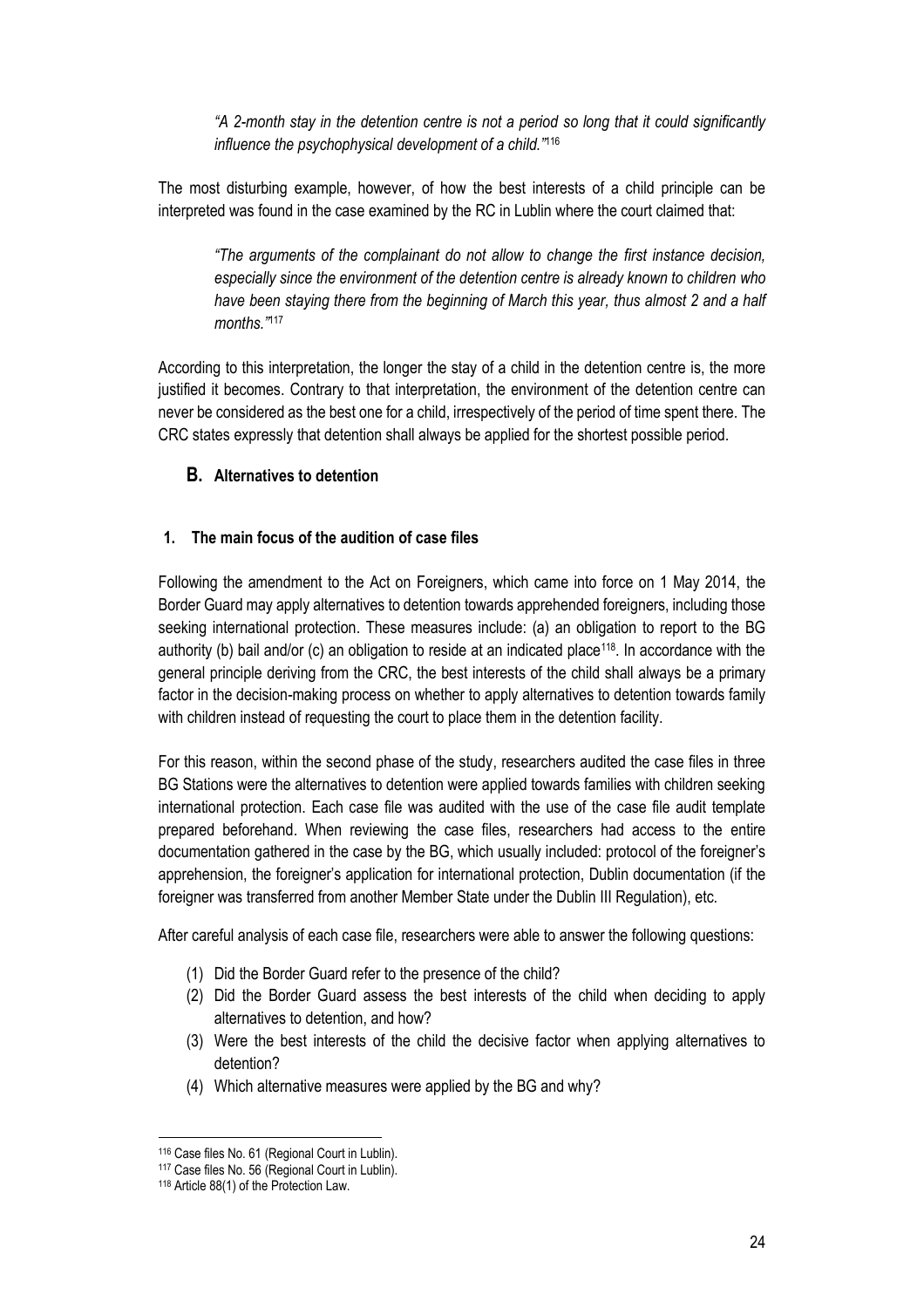## <span id="page-24-0"></span>**2. Statistics deriving from the analysed cases**

Within the framework of the study, researchers audited 84 case files where the alternatives to detention were applied by the Border Guard. The BG referred to the presence of a child or children in all analysed cases but their best interests were not assessed in any of them. Although the personal data of a child was always mentioned in the operative part of the decision, in the majority of the analysed cases the Border Guard did not refer to their presence in the justification part, when reasoning the application of the alternatives to detention. The Border Guard assessed only the situation of the parents.

There was no clear indication in any case files that alternatives to detention were applied due to the best interests of the child. However, it may be assumed that at least in some of them it could have been a decisive factor although not indicated directly in the decision.

## <span id="page-24-1"></span>**3. Border Guard decisions on alternatives to detention**

The alternative measure which was applied by the Border Guard in all analysed cases (84) was an obligation to reside at a designated place. Foreigners were usually obliged to reside in one of the reception centres for foreigners seeking international protection or any other place indicated to them by the asylum authority (Office for Foreigners). In about half of the cases, this measure was accompanied by the obligation to report at the BG authority (40 cases). The latter measure was applied in every case by the BG Station in Terespol, while in only some cases in the remaining two BG Stations.

As mentioned already, in none of the analysed cases the BG assessed the best interests of the child, therefore it could not have been examined how this principle is interpreted by this authority. However, it cannot be excluded that the presence of the child has been a decisive factor in some of the decisions where the alternative measures had been applied by the BG instead of lodging a request to the court to place the family in the detention centre. Yet, it was not reflected in the justification of any decision.

### <span id="page-24-2"></span>**VII. Conclusions**

Not only domestic law but international law requires national authorities making decisions on the detention of children to take into consideration their best interests. Since detention under the Act on Foreigners should always be treated as a measure of last resort, the principle of the best interests of the child shall play a primary role in the assessment made by the courts and the Border Guard on whether to place a family with children seeking international protection in the detention facility or apply alternative measures. Moreover, in accordance with the principle deriving from the CRC, the detention of children shall always be applied for the shortest possible period of time.

The research has shown that these principles are rarely implemented by national authorities in practice. In the vast majority of analysed cases, District Courts did not examine the best interests